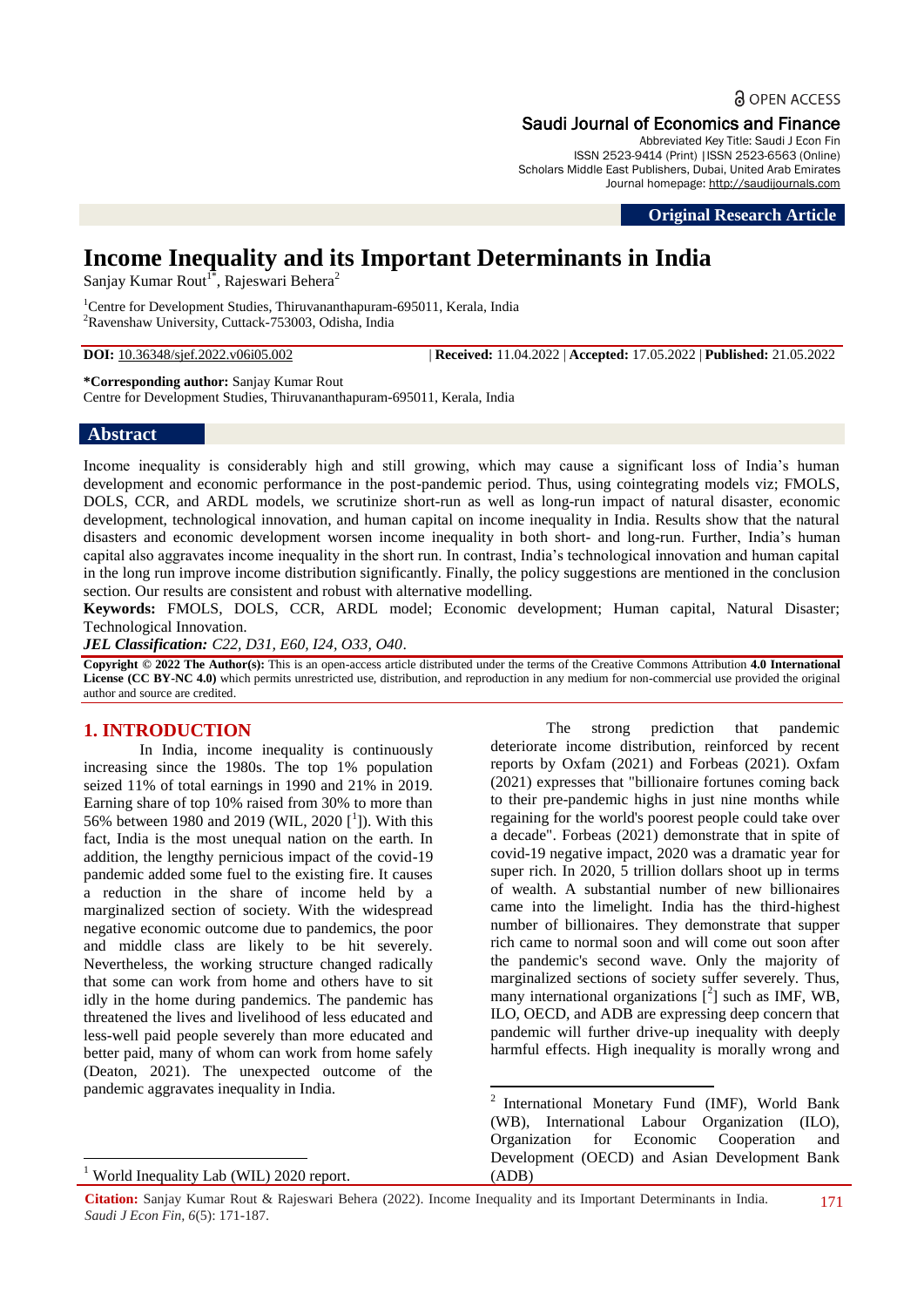economically harmful, and finally, it divides our society over time. This substantially high-income inequality may cause a significant loss of India's human development and economic performance in the postpandemic period. With this backdrop, we attempt to understand the impact of natural disasters, economic development, technological innovation, and human capital on income distribution over four decades (1980 to 2019) in India.

Why natural disaster (ND)? The natural disaster characterized as meteorological (storm; the tropical cyclone, hot wave, cold wave), hydrological (flood; riverine flood and flash flood, landslide), geophysical (i.e., earthquake), climatological (drought) and biological (epidemic). ND is a paramount unfavorable incident out of natural processes of the earth. It may cause consequential life or property loss. Typically, it leaves some economic impairment in its wake. The severity of ND rests on the affected population's resilience as well the infrastructure available. India is highly exposed to natural disasters affecting millions, killing thousands of people, and destroying a significant amount of assets annually. For example, Odisha and West Bengal are exposed to severe cyclones and droughts in the North-West. The coastal regions are exceptionally likely to get cyclones, floods, droughts as well as heatwaves owing to their terrestrial site. Statistically, between 1980 and 2019, the average number of death due to natural disasters is 4,037, while 4,97,67,655 (near to 50 million) people are affected annually (on average). The annual average economic loss is 27,42,177,000 dollars (2 billion 742 million 1lakh 77 thousand) between 1980 and 2019. The natural disaster figures are presented in Fig.1. The loss of lives and significantly affected people and economic loss from the natural disaster is considerably high in India. This substantial impact of natural disasters generously motivates us to consider how ND affect income inequality in India.

| Total number of people affected | Annually<br>Total damages ('000 US\$) | Total number of people death |
|---------------------------------|---------------------------------------|------------------------------|
| 53,000,000                      | 2,880,000                             | 4.300                        |
| 52.000.000                      | 2,840,000 -                           | 4,200                        |
| 51,000,000                      | 2,800,000                             | 4,100                        |
| $50,000,000 -$                  | 2,760,000 -                           |                              |
|                                 | 2,720,000 -                           | 4.000                        |
| 49,000,000                      | 2,680,000 -                           |                              |
| 48,000,000                      | 2,640,000 -                           | 3,900                        |
| 47,000,000                      | 2,600,000                             | 3,800                        |

**Fig-1: Average number of people affected, death as well as property damages due to natural disaster between 1980 and 2019 in India**

## **Source:** Author's plotting; Data is taken from EM-DAT.

Note: black dots indicate the annual average number of people affected and death as well as the average value of property damages due to different kinds of natural disasters between 1980 and 2019 in India.

Theoretically, ND may destructively affect the income of poor, directing to an amplified inequality. ND affected regions largely suffer from economic impairment through Physical as well as human capital waste. In turn, typically cause drops in average incomes. Impoverished households are more vulnerable. They bear substantial cost due to ND and vanishes higher shares of their household's income relative to affluent families (Kim, 2012; Toya and Skidmore, 2007; Datt and Hoogeveen, 2003; Masozera *et al.,* 2002). People as a community constantly challenge with the likelihood of ND. ND is the exogenous shocks that sway socio-economic surroundings. For instance, Odisha cyclone in 1999 killed more than 10,000 people and devasted notable properties. Tsunami in Indonesia (2004), as well as 2008 Sichuan earthquake in China, triggered a sizable quantity of property impairment. Nevertheless, the Great East Japan earthquake (2012) and 2005 Hurricane Katrina in the United States, hindered economic

activities, even in these advanced nations. These NDs shattered extensive economic and human losses, regardless of the economy's stage of economic prosperity. From a theoretical perspective, we conclude that natural disaster deteriorates income distribution affecting the poor and their income/properties severely.

Why economic development (ED)? India's economic development measured by GDP per capita has increased many folds between 1980 and 2019. The trend of GDP per capita (constant 2010, \$ US) is displayed in Fig. 2 (c). Theoretically, Kuznets (1955) predicted that income inequality increases with initial economic development, and after reaching a point, inequality falls with further economic development. This pattern of income inequality concerning economic development over time gives rise to an Inverted-U hypothesis. Ahluwahli (1976) found strong support for the notion that inequality increases in the initial phase of development and then, decay as development occurs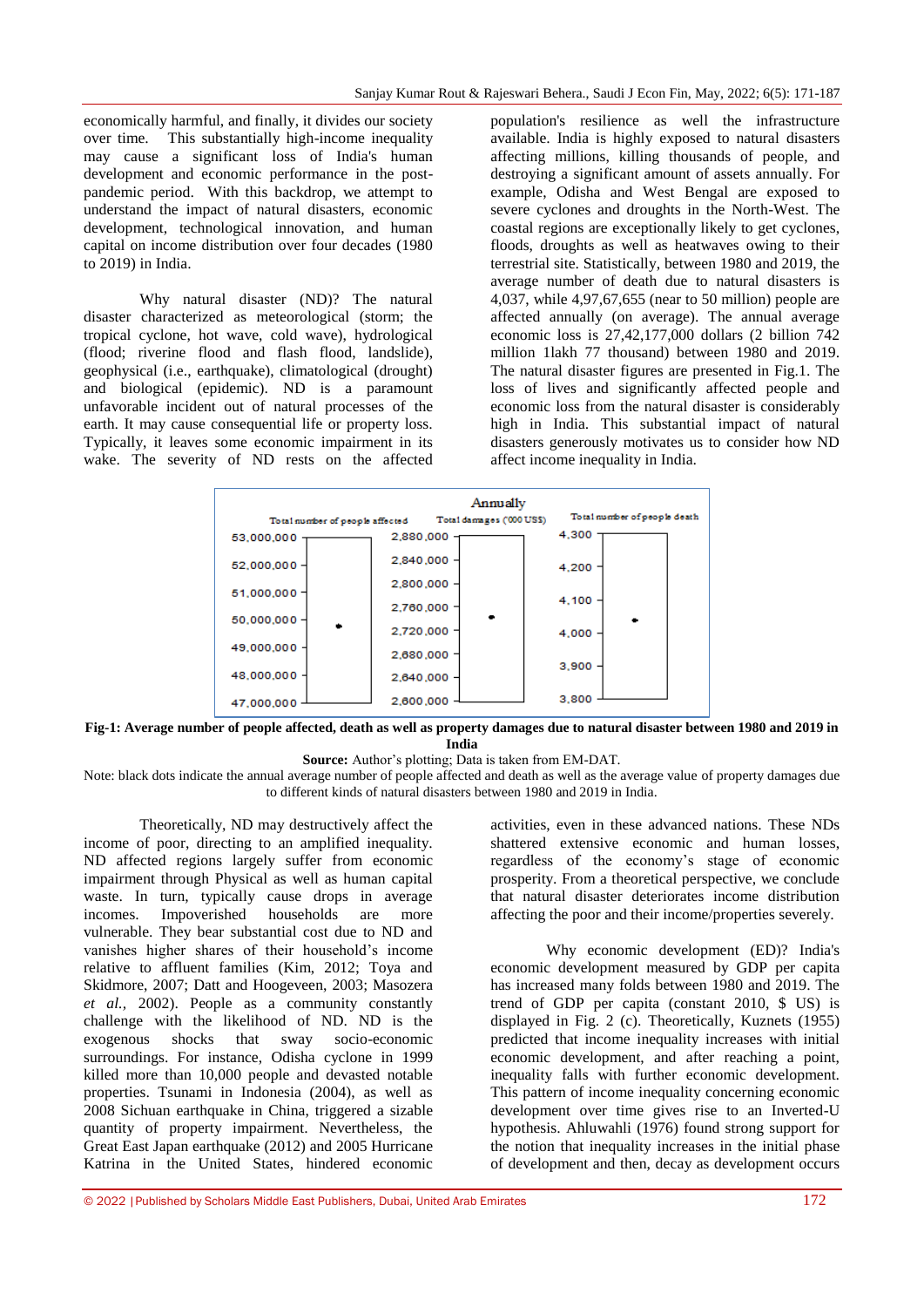continuously. However, this study does not deal with the Kuznets hypothesis. As India's per capita income is low thus, we predict that a low level of per capita income may worsen income inequality in India. The drastic structural changes of the Indian economy and theoretical interpretation of Kuznets hypothesis motivates us to consider economic development in our specification.

Why technological innovation (TI)? India is experiencing and potentially competent to command the introduction of advanced technology after the introduction of new economic policy in the 1990s. Fig 2 (e) shows the development of technological innovation measured by the number of patent applications issued by residents between 1980 and 2019. Annual technological innovation has increased significantly, as shown in Fig.2(e). Technology is a crucial parameter that stimulates economic growth via productivity raising significantly. Technology can also stimulate income and wealth distribution, increasing the income of skilled workers, at the cost of unskilled workers. Via technology, innovators can consume high rents. Greenwood (1997) and Acemoglu (1998 and 2003) asserted that technological progress is complementary to skilled workers by its nature, and thus, unskilled workers are left behind. In turn, it paves to generate a hole between skilled and unskilled workers' income. Interestingly, Culpeper (2005) argued that technological progress impact income distribution based on how it uses productive factors. Capital intensive technology reduces labour employment and income while labourintensive technology increases labour employment and income. The former increases income concentration but later reduces income concentration in an economy. Therefore, the actual impact on income concentration depends on the factor bias of technology. If technological progress is exogenous and universally towards capital intensive, then universally it raises income inequality within countries, while if technological progress is exogenous and universally towards labour intensive, then universally it declines income inequality within the countries.



**Fig-2: Trend of income inequality, economic development, human capital, and technological innovation. Source:** Author's Plotting, collecting data set from SWIID (for Gini coefficients), UNDP (for mean years of schooling), and WDI (for

GDP per capita and number of patent applications issued by residents)

Note: vertical axis indicates the value of variable and horizontal axis is the years from 1980 to 2019

Why human capital (HC)? Commonly, inequalities of any sort are unwelcome. Often stated income disparity is an exhibition of inequality in other

capabilities areas. Given the hostile consequence of inequality upon economic and political atmospheres, many would reach a unanimity that prefers from a less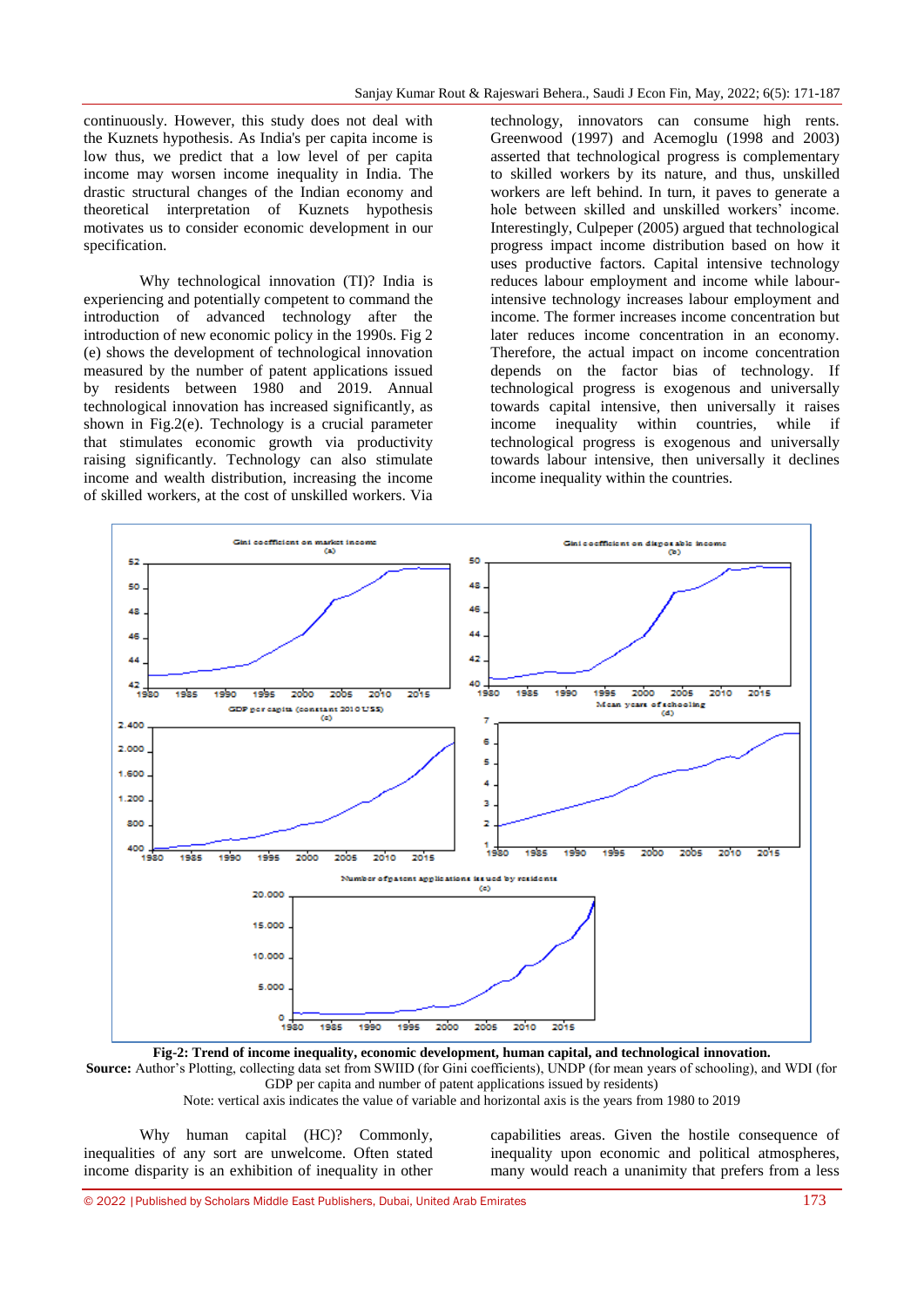income dispersion to a more dispersion. In the domain of capabilities, human capital captured by different educational attainment indicators is realized as a potential commanding income equalizer. The policy of any government for equal access to schooling is backed and reinforced if it improves income distribution. Specifically, according to human capital theory, variation in characteristics of workers such as gender, race, and religion (Azzoni and Servo, 2002). As wage income constitutes a substantial share of the total income of individuals, dispersion in wage income among individuals burgeon income inequality within countries. Fig.2 (d) explains the trend of human capital measured by mean years of schooling in India. Fig.2 (d) shows the continuous increase in the level of human capital. Therefore, it essential to consider human capital in explaining income inequality in India.

With this background, our objective is to explore the impact of ND, ED, TI, and HC on income inequality in India. To the best of our knowledge, little or no study in India examines the impact of ND, ED, TI, and HC on income inequality in India. This gap constitutes a substantial barricade to identifying the most potential domestic policies for reducing inequality. Therefore, this gap motivates us to empirically investigate the role of these factors under consideration affecting income inequality from a policy perspective in India.

Using FMOLS, DOLS, CCR, and Bounded ARDL models, results show the natural disaster and economic development worsen income inequality. In contrast, technological innovation and human capital improve income distribution significantly, at least in the long run in India. Further, it shows the natural disaster, economic development, and human capital worsen income inequality in the short run. Our results are robust with alternative modelling and alternative measurement of the dependent variable.

With these outcomes from empirical exercises, our study contributes significantly to the existing literature in different ways. First, we are the first to scrutinise the impact of ND, ED, TI, and HC on income inequality in India under a time series framework for the period 1980 to 2019. Second, if series are stationary at the difference, then variables are cointegrated in the model. The fundamental issues that concern nonstationarity in data series produce potential spurious correlation and endogeneity problems (Engle and Granger, 1987). Using conventional methods, in this case, may provide misleading and unreliable results. Therefore, to circumvent misleading results, we used sophisticated time series techniques (i.e., FMOLS, DOLS, CCR, and ARDL) that take care of small sample bias, spurious correlation, endogeneity problems, thus producing reliable results. Finally, our results are consistent with the alternative modelling and consistent with the analysis's alternative dependent variable.

Section 2 discusses concomitant literature with various subsections, whereas section 3 presents data descriptions as well as empirical investigation methods. Discussions based on results are portrayed in Section 4. Section 5 briefly describes the consistency and robustness of findings, whereas section 6 concludes.

## **2. LITERATURE SURVEY**

This section demonstrates associated literature involving the interest of analysis and segregated into five sub-sections. The studies involving economic inequality in India are presented in Section 2.1, whereas literature on how natural disaster affects income inequality is portrayed in Section 2.2. Section 2.3 includes studies that described the rapport between economic development as well as income disparity. The impact of technological innovation and human capital on income disparity is considered in Section 2.4 and Section 2.5, respectively.

## **2.1 Economic inequality related literature in India**

In India, literature involving economic inequality hinge on the trend and pattern of income, consumption, and wealth inequality. For instance, Banerjee and Piketty (2005) and Chancel and Piketty (2017) developed an income inequality trend based on India's income tax data since 1922. Chakravorty, Chandrasekhar, and Noraparaju (2016) have estimated income inequality in the agricultural sector using data from NSSO for the period 2003 to 2013. Subramanian and Jayaraj (2006) analyzed the distribution of wealth using a five-wealth survey of NSSO. Jayadev, Motiram, and Vakulabharanam (2007) and Anand and Thampi (2016) used All-India Debt and Investment Survey (AIDIS) data and examined the pattern of wealth distribution in India. Further, Zacharias and Vakulabharanam (2011) investigated the relationship between wealth distribution and caste division in India during 1991 and 2003.

Analyzing the pattern of poverty and inequality, Himanshu (2007) showed that faster postreform economic growth had not been accompanied by more rapid poverty reduction; instead accompanied by rising inequality. Chandrasekhar and Ghosh (2015) directed that economic inequality is driven by employment patterns and changes in the labour market, which have been impacted by macroeconomic policies and processes and the practice of social discrimination and exclusion. Employing NSSO data, Sarkar and Mehta (2010) showed that inequality in rural and urban areas increases vastly. Finally, reviewing many studies, Dev (2018) examined the different dimensions of inequality and discussed public policies for reducing high inequality in India. Note that all these studies deal with consumption, income, and wealth distributions trends in India.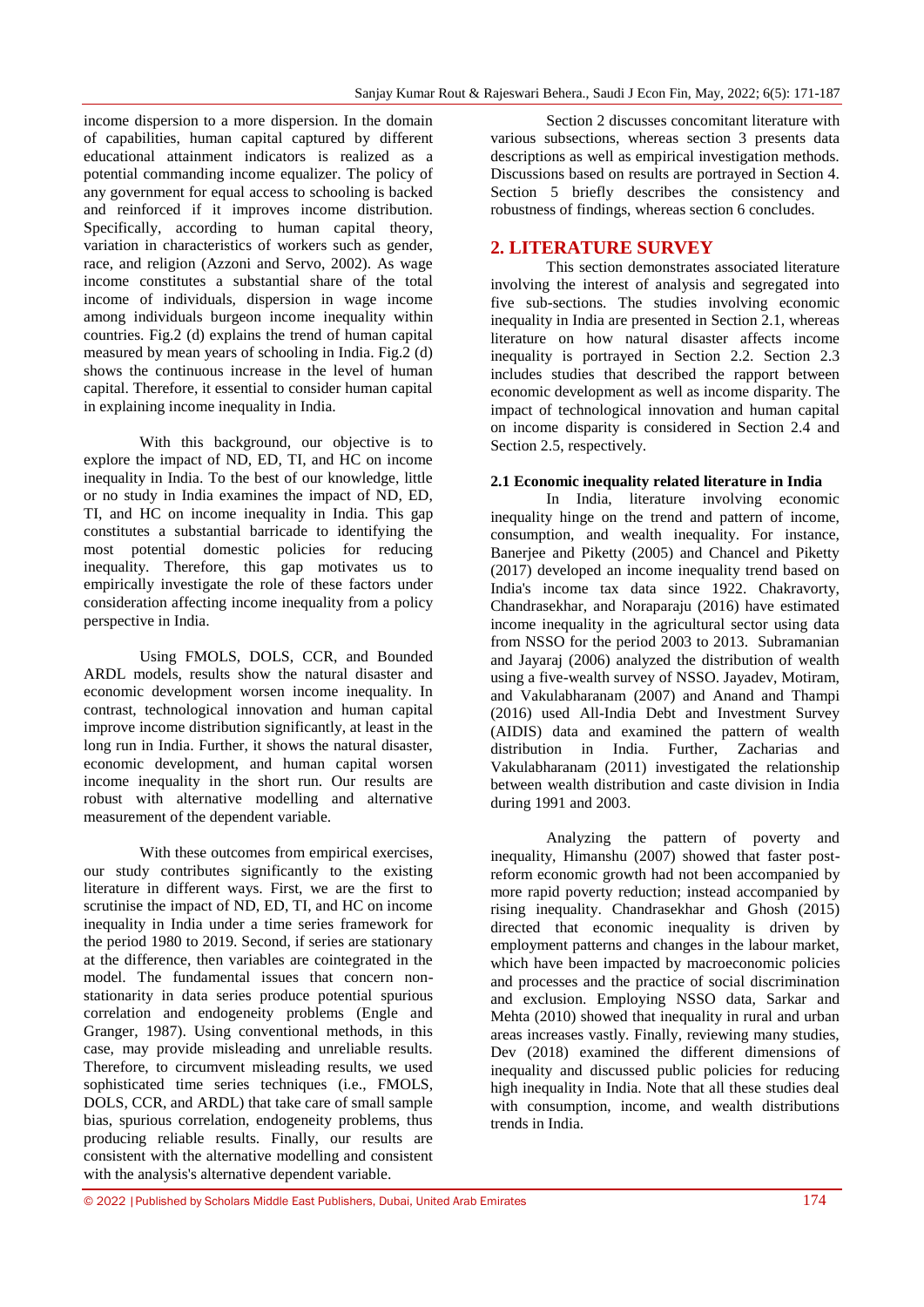### **2.2 Natural disaster and income inequality**

Tripathy (2019) explored the economic effect of ND on poverty and inequality in India. He found that ND has been growing over time in India. W.J. Wouter Botzen (2019) studied the direct/indirect economic impact of ND and shows that ND has momentous undesirable direct economic costs, like significant property damages and casualties in both advanced and developing nations. Eduardo (2010) maintained that large disasters affect the output negatively, regardless of time horizons. Anh Tuan (2014) observes the effect of ND on household income, expenditure, poverty and inequality. He discovered that ND led to a substantial reduction of household's income and expenditure in Vietnam.

Some other studies provide excellent outcomes regarding the connection between ND and income disparity. For instance, Abdullah *et al*. (2016) examine Cyclone Aila's impact in the Sundarbans region in Bangladesh and shows income inequality decreased after Cyclone Aila. Feng *et al.* (2016) illustrate that household income cut down by 14 % because of Sichuan earthquake (2008) in China. They, however, confirmed that income disparity did not alter. Keerthiratne and Tol (2018) discover the effect of ND on income disparity at the district level in Sri Lanka from 1985 to 2013. They represented that ND does not sway household's expenditure disparity. These results are providing somewhat surprising as people assume ND to worsen income inequality.

Another strand of literature claimed that natural disaster aggravates income distribution. For example, Bui *et al*. (2014) discovered that ND amplified inequality in Vietnam. When ND occur, households can confront significant devastation in assets and income. Nevertheless, the marginalized section may be more exposed to the devastation of income because they fail to participate in work. Similarly, Yamamura (2015) findings that although ND increases income disparity over a short span, it vanishes in long run. However, Karim and Noy (2016) suggested that "the direct impact of disasters on poor cannot be answered abundantly by simply examining the crosscountry distribution of costs and economic activity. The evidence on the distribution of the direct impact of disaster within a country on households in various income levels is less well understood" as it rests on nation characteristics. Thus, the country-wise study is the need of the hour.

## **2.3 Economic development and income inequality**

Kuznets (1955), in his seminal work, describes the association between economic development and income distribution. Kuznets hypothesis maintained that income disparity intensifies with income growth up to a critical point, and then inequality lessens with<br>further economic development. However, his further economic development. However, his presumption has been increasingly criticized over the

last three decades. Considering the heterogeneity of income and wealth, Stiglitz (1969) maintained that it needs to validate that inequality surges during the initial times of development and then cuts when a critical point is reached. Ahluwalia (1976) directed an empirical analysis over sixty countries and provided evidence of the Kuznets hypothesis. Fielding and Torres (2006) show a correlation between lessening in inequality and progresses in development indicators viz; income, literacy, and life expectancy. This correlation results from a causal link running from inequality to average earning and lifespan. Shari (2000) investigates the trends of income disparity in Malaysia for the period 1970–1995. He started that universal growth policies executed underneath the New-Economic-Policy have significantly impacted reducing income inequality in Malaysia. Wahiba and El Weriemmi (2014) considered the connection between income inequality as well as income growth in Tunisia. The core results demonstrate that growth and openness are accelerating inequalities. However, under the Kuznets framework, Ram (1997) shows that income disparity unable to weakening with an increased income, even at a considerable level of development. However, it characterized by an early decay and then, a successive rise in income disparity.

Some others documented no significant relation between economic development and income disparity. For instance, Law and Tan (2009) inspect the role of financial progress in influencing income disparity in Malaysia. The empirical results specify that financial market expansion is statistically irrelevant in dropping inequality in Malaysia. Kavya and Shijin (2020) observe the impact of interlinkage between income growth and financial market on inequality. They reveal no evidence to back the assumption of income growth and financial development under Kuznets hypothesis. Dion and Birchfield (2010) show that individual income unable to elucidate steadily the provision for redistribution in low-income countries.

#### **2.4 Technology innovation (TI) and income inequality**

A significant strand of literature advanced that technological innovation worsens income distribution across the countries. For example, Krussel *et al*. (2000) observed that skill premium has increased due to the consequence of capital-skill complementarity enhanced by ICT via higher productivity and higher-skilled labour demand; capital-skill complementarily boosted skilled workers wages. Higher wage income, in turn, led to higher income inequality. Serven (2004), Atkinson *et al.* (2011), Prasetyo (2013), Santos, Sequeira, and Ferreira-Lopes (2017) and Untari, Priyarsono, and Novianti (2019) explained that the quantity and quality of ICT infrastructure has a positive consequence on growth and negative consequence on income inequality. Mohd Daud *et al*. (2020) also found that digital knowhow amplifies income disparity.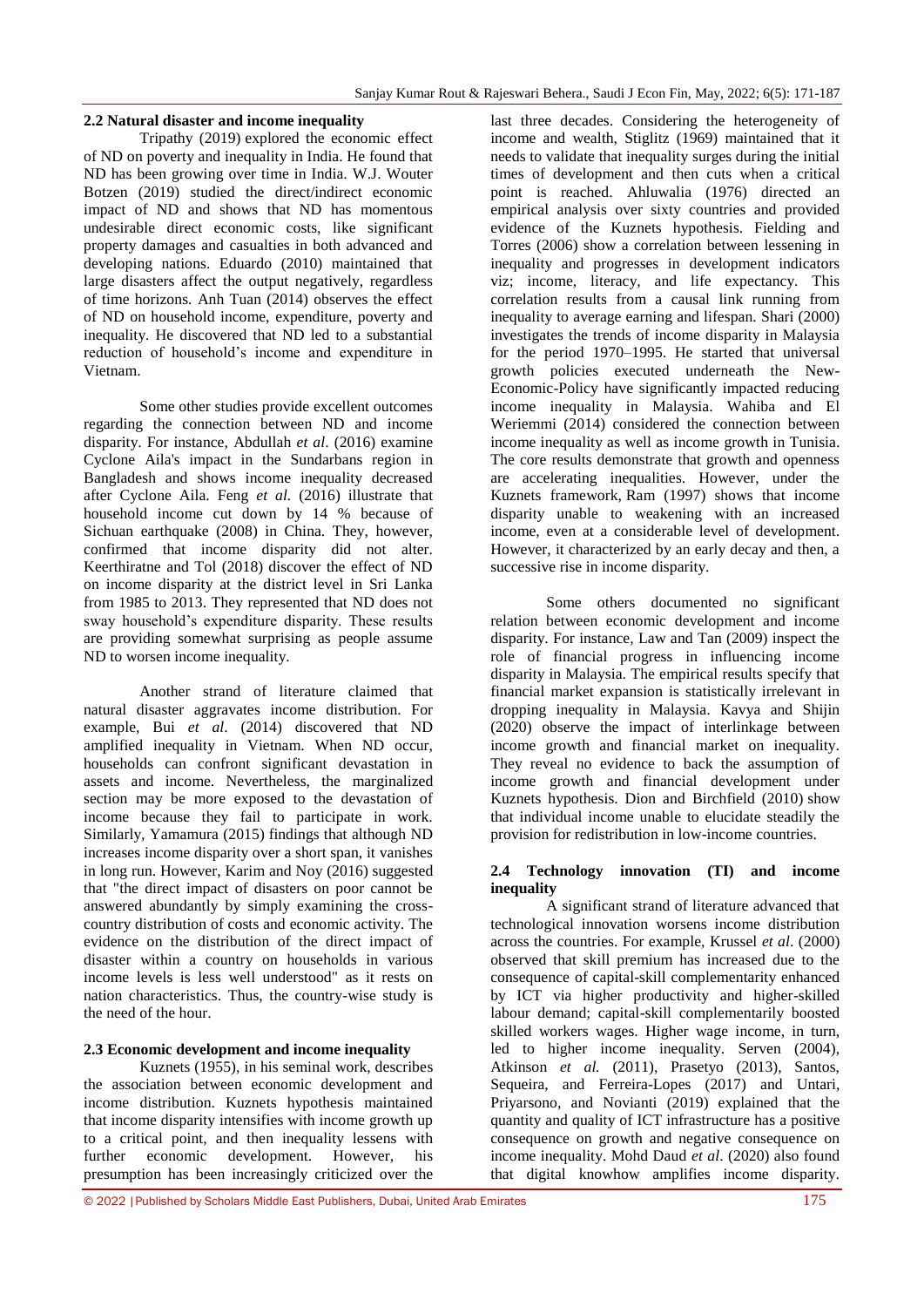Further, Jaumotte *et al*. (2013) reported that the technological progress effects on inequality are larger relative to globalization. Considering increasing agricultural technology, Ding *et al*. (2011) maintained that agriculturalists who implemented modern technologies earn nearly 15% higher compared to those who do not use technology, worsening income disparity in rural China.

However, Kudasheva, Kunitsa, and Mukhamediyev (2015) examine the influence of education and ICT on income distribution. They suggest that the blend of education and ICT can improve income inequality. In the context of India, Giri, Pandey, and Mohapatra (2021) evaluate trade and financial globalization, and technological progress impact on inequality for the period 1982 to 2018. They claimed that there is a positive and substantial impact of technological progress on income inequality.

### **2.5 Human capital (HC) and income inequality**

Becker and Tomes (1979) raised a rudimentary theoretical framework of intergenerational mobility to elucidate educational impact on income disparity as well as intergenerational income mobility. Considering such a framework, several intellectuals resorted to empirical evidence to analyze the rapport among educational development, income variation, and intergenerational mobility. The higher inequality infers larger HC growth and macroeconomic activity under the overlapping-generations model with heterogeneity in income and talent (Chiu, 1998). Checchi *et al*. (1999) showed that family background is an indispensable parameter affecting labour market performance. In this context, the equal opportunity to access higher education may assist children from marginalized sections of society. Zhang (2005) express that accelerating income disparity hinders economic development by straight impairing capital accumulation and indirectly hovering the physical to human capital ratio. However, according to Castelló-Climent and Doménech (2014), most economies have realized a strong decrease in educational inequality, mainly because of the unparalleled decline of illiterates. However, a similar decrease in inequality has not been accompanied.

Significant literature powerfully demonstrates that human capital improves income distribution. For instance, Gregorio and Lee (2002), Shahpari and Davoudi (2014), Abdullah, Doucouliagos, and Manning (2015), Lee and Lee (2018), Lee and Vu (2019), and Sehrawat and Singh (2019) used different educational parameters such as enrolment rate, expenditure on education, and average years schooling as proxies for human capital. They conclude that increases in human capital can reduce income inequality and hence, improves income distribution. However, Glomm and Ravikumar (2003) illustrate that income gap between rich and poor may broaden even when all individuals

access the same quality of public education. Hence, public education may not reduce income disparity, at least in the short run. Conversely, some other literature documents document that human capital does not improve income distribution significantly (Sylwester, 2002; Restuccia and Urrutia, 2004; Duman, 2008; and Battistón, García-Domench, and Gasparini, 2014).

Reviewing a large number of concomitant literatures, we confirmed that no single study has examined the effect of ND, ED, TI, and HC on income inequality in a single framework in the context of India. Therefore, the present study attempt to fill this gap by analyzing the relationship between these independent variables and income inequality (dependent variable) in India.

## **3. DATA AND METHODOLOGY 3.1 Data**

Data on household's or individual's income distribution is a significant problem in India, which stands as a barrier for comprehensive research involving income distribution and its impact on various macroeconomic factors. Mainly, few observations involving consumption data in different surveys of National Sample Survey Organization (NSSO) and two observations associated with income in India Human Development Survey (IHDS) are available. Therefore, analysis using extremely few observations of income and consumption may not be possible under the time series framework. However, recently income inequality trend based on India's individual tax returns data has been established by Banerjee and Piketty (2005) and Chancel and Piketty (2017). Although there are limitations in using income tax returns data to measure income inequality, it fills the gap of lack of data comprehensively.

First, we used income inequality data measured by the Standardized Gini coefficient of household disposable (post-tax, post-transfer) and household market (pre-tax, pre-transfer) income (for robustness check). Data were drawn from SWIID, version 9.0, created by Solt (2016). SWIID database collects data from different individual studies and used different statistical tools to standardized data across countries and time. This data is more reliable (Santiago *et al.,* 2019; Cevik and Correa-Caro, 2015; Jaumotte *et al*., 2008) than any other international database such as WDI, WIID, etc., provides time-series data without missing observations up to 2015. Further, we generated data from 2015 to 2019 using three years moving averages due to two reasons; unavailability of data and to avoid small sample bias. Two Gini coefficients based on market and disposable income used as the dependent variable. One for baseline regression and the second one for robustness check.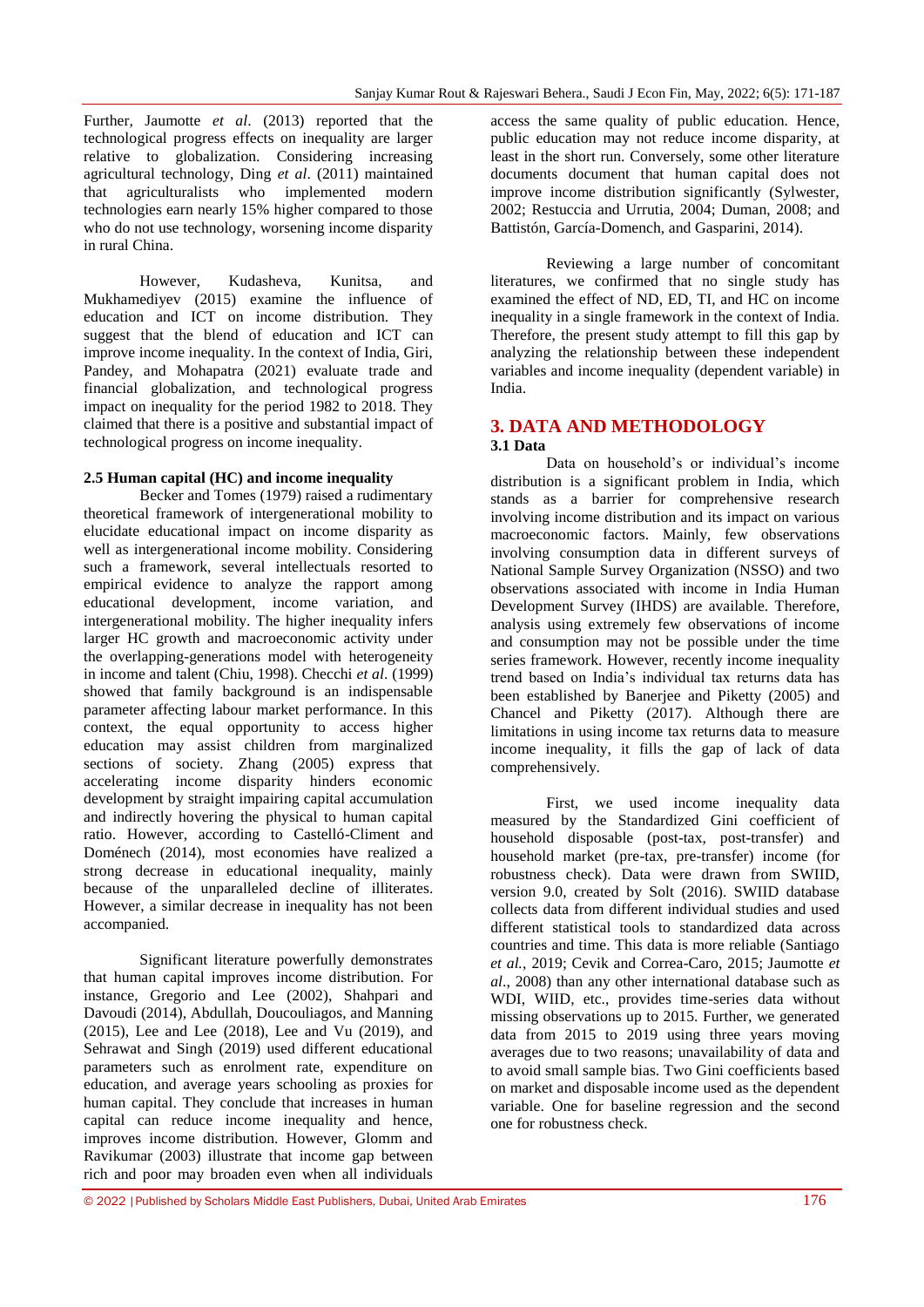Second, we use the mean year of schooling as a proxy for human capital. Data were taken from the Barro-Lee database (http://www.barrolee.com/) for the period 1980 to 1990. The missing value during this period filled with three years moving average. From 1990 to 2019, data were drawn from the United Nations Development Programme (UNDP). UNDP provides data from 1990 onwards without any missing value for India. We collected data from two sources owing to the unavailability of data from one source. Following many other studies such as Figini and Gorg (2006 and 2011), Asteriou *et al*. (2014), Meschi and Vivarelli (2009), and Herzer and Nunnenkamp (2013), we consider human capital as an important variable affecting inequality significantly.

Third, technological innovation is another vital factor that affects inequality. Following the studies by Antonelli and Gehringer (2016), Chu and Cozzi (2018) and Mnif (2016), we used the number of patent applications issued by the residents as a proxy for technological innovation. Data is taken from World Development Indicators (WDI).

Fourth, we use economic development measured by GDP per capita (constant 2010 \$US) following many empirical studies (Kuznets, 1955; Ahluwalia, 1976; Fielding and Torres, 2006; Kavya and Shijin, 2020). They claimed that economic development is one of the significant factors that derive income inequality depending on its distributive effects. GDP per capita data were drawn from WDI. Lastly, we use the number of death and number of people affected because of various forms of natural disasters  $\begin{bmatrix} 3 \end{bmatrix}$ annually as proxy for natural disasters (ND). We have not considered total assets damage due to ND for analysis as it undermines the actual impact of ND on income inequality. Several studies pointed out those economic losses due to ND are compensated by government provision immediately after a natural disaster occurrence. Thus, the total number of people affected and number of deaths are possibly better indicators to capture ND in India. Natural disaster data collected from the EM-DAT (Emergency Events Database). This study considers data from 1980 to 2019. During this period, the structure of the Indian economy transformed drastically and, therefore, an appropriate period for investigation.

#### **3.2 Model specification**

#### **3.2.1 Time series characteristics**

We consider the Augmented Dickey-Fuller (ADF) unit root test to corroborate stationarity features of data. Unit root test helps us to apply appropriate econometrics tools as well. Table 1 shows there is unit root problem in data set. Specifically, the ADF test suggests that our data set are non-stationary at level but stationary at the first difference, except ND series. ND series is stationary at level. Table 1 also hints at the possible existence of a significant cointegrating relationship between variables. Therefore, we used the Johansen cointegration test to corroborate the cointegrating characteristic of the model. Johansen (1988) model is widely used for the cointegration test. It involves a rank matrix and characteristic roots.

| <b>Variable</b>  | <b>ADF TEST</b> |             |  |
|------------------|-----------------|-------------|--|
|                  | $\mathbf C$     | $C+T$       |  |
| <b>lnGDPPC</b>   | 3.062           | $-1.288$    |  |
| $\Delta$ lnGDPPC | $-4.816***$     | $-6.038***$ |  |
| lnGini_disp_se   | $-1.577$        | $-1.291$    |  |
| ∆lnGini_disp_se  | $-5.896***$     | $-6.211***$ |  |
| lnTP             | 2.368           | $-3.108$    |  |
| $\Delta$ ln $TP$ | $-5.129***$     | $-5.997***$ |  |
| <b>lnMYS</b>     | $-3.989***$     | $-1.042$    |  |
| ΔlnMYS           |                 | $-4.317***$ |  |
| InTotal affected | $-3.897***$     | $-3.838**$  |  |
| lnTotal Death    | $-6.263***$     | $-6.275***$ |  |

**Table-1: Unit root test results**

**Note:** C indicates constant, and C+T indicates constant plus time trend, ln indicates natural logarithm, ∆ denotes first difference series. GDP pc, Gini\_disp\_se, TI, MYS, and ND indicate GDP per capita, standardized Gini coefficient of household disposable income, Technological innovation, mean year of schooling, and natural disaster, respectively. Also, follow these abbreviations in the rest of the analysis. Table-2: Johansen System Cointegration Test

**.** 

**Source:** Author's estimation.

<sup>&</sup>lt;sup>3</sup>Various forms of natural disasters such as cyclones, droughts, epidemics, floods, heavy rains, landslides, storms, strong winds, tsunami, etc.

<sup>© 2022</sup> |Published by Scholars Middle East Publishers, Dubai, United Arab Emirates 177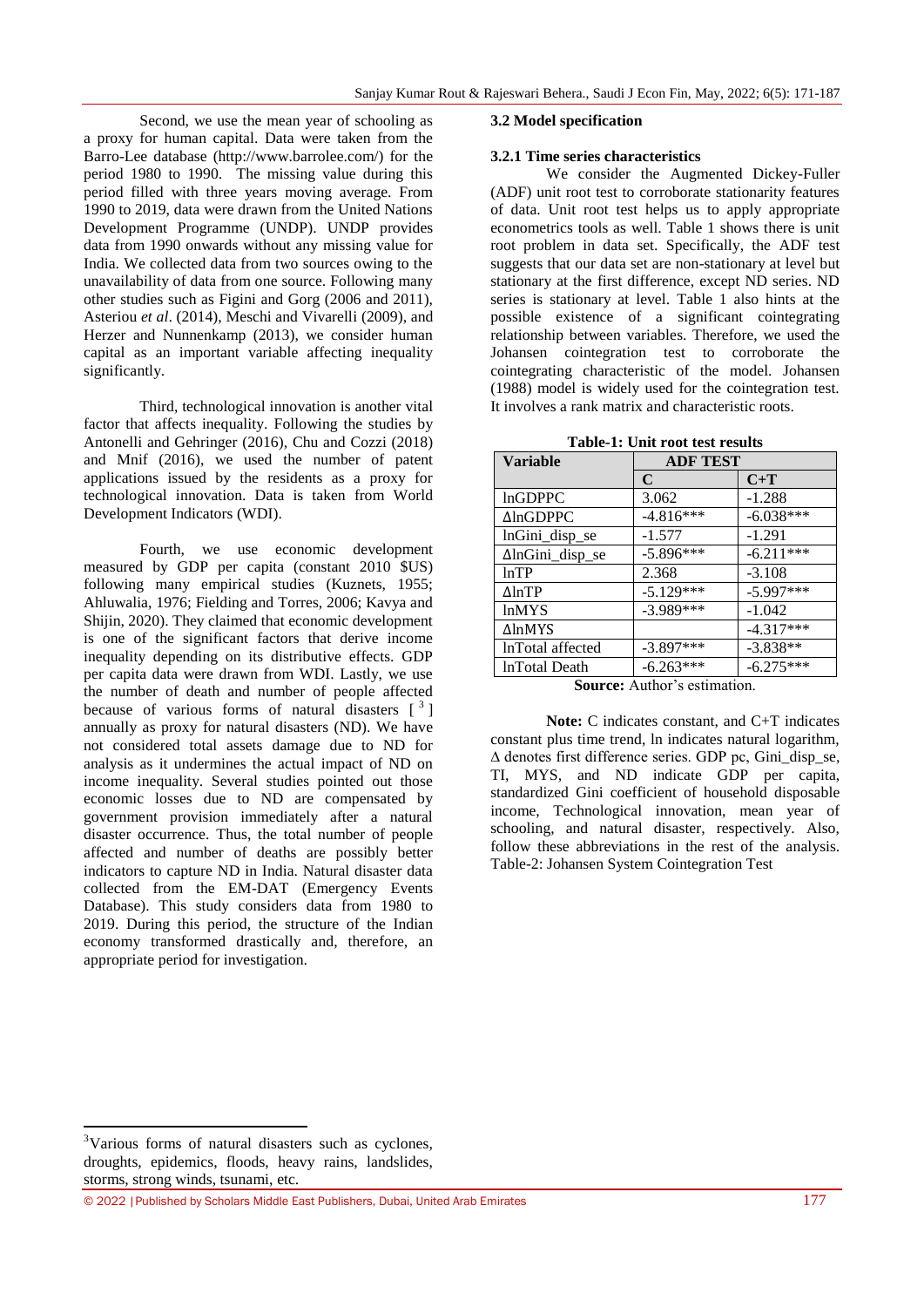| $\mathbf{1}_{\mathbf{1}_{\mathbf{1}_{\mathbf{1}}} \sim \mathbf{1}_{\mathbf{2}_{\mathbf{2}} \sim \mathbf{1}_{\mathbf{1}}} \sim \mathbf{1}_{\mathbf{1}_{\mathbf{1}}} \sim \mathbf{1}_{\mathbf{1}_{\mathbf{1}}} \sim \mathbf{1}_{\mathbf{1}_{\mathbf{1}}} \sim \mathbf{1}_{\mathbf{1}_{\mathbf{1}}} \sim \mathbf{1}_{\mathbf{1}_{\mathbf{1}}} \sim \mathbf{1}_{\mathbf{1}_{\mathbf{1}}} \sim \mathbf{1}_{\mathbf{1}_{\mathbf{1}}} \sim \mathbf{1}_{\mathbf{1}_{\mathbf{1}}} \sim$ |            |                  |                       |           |  |  |
|--------------------------------------------------------------------------------------------------------------------------------------------------------------------------------------------------------------------------------------------------------------------------------------------------------------------------------------------------------------------------------------------------------------------------------------------------------------------------------|------------|------------------|-----------------------|-----------|--|--|
| <b>Hypothesized</b>                                                                                                                                                                                                                                                                                                                                                                                                                                                            |            | <b>Trace</b>     | 0.05                  |           |  |  |
| No. of $CE(s)$                                                                                                                                                                                                                                                                                                                                                                                                                                                                 | Eigenvalue | <b>Statistic</b> | <b>Critical Value</b> | $Prob.**$ |  |  |
| None *                                                                                                                                                                                                                                                                                                                                                                                                                                                                         | 0.482224   | 58.08855         | 55.24578              | 0.0275    |  |  |
| At most 1                                                                                                                                                                                                                                                                                                                                                                                                                                                                      | 0.365355   | 33.73468         | 35.01090              | 0.0681    |  |  |
| At most 2                                                                                                                                                                                                                                                                                                                                                                                                                                                                      | 0.289722   | 16.91115         | 18.39771              | 0.0797    |  |  |
| At most $3 *$                                                                                                                                                                                                                                                                                                                                                                                                                                                                  | 0.108597   | 4.253476         | 3.841466              | 0.0392    |  |  |
| Trace test indicates 1 cointegrating eq. (s) at the 0.05 level                                                                                                                                                                                                                                                                                                                                                                                                                 |            |                  |                       |           |  |  |
| * Denotes rejection of the hypothesis at the 0.05 level                                                                                                                                                                                                                                                                                                                                                                                                                        |            |                  |                       |           |  |  |

**Table-2 (b): Unrestricted Cointegration Rank Test (Maximum Eigenvalue)**

| Hypothesized                                                     |            | <b>Max-Eigen</b> | 0.05                  |            |  |
|------------------------------------------------------------------|------------|------------------|-----------------------|------------|--|
| No. of $CE(s)$                                                   | Eigenvalue | <b>Statistic</b> | <b>Critical Value</b> | Prob. $**$ |  |
| None                                                             | 0.482224   | 24.35387         | 30.81507              | 0.2505     |  |
| At most 1                                                        | 0.365355   | 16.82352         | 24.25202              | 0.3496     |  |
| At most 2                                                        | 0.289722   | 12.65768         | 17.14769              | 0.2003     |  |
| At most $3$ *                                                    | 0.108597   | 4.253476         | 3.841466              | 0.0392     |  |
| Max-eigenvalue test indicates no cointegration at the 0.05 level |            |                  |                       |            |  |
| * denotes rejection of the hypothesis at the 0.05 level          |            |                  |                       |            |  |

Table 2 (include Table 2(a), and Table 2(b) shows the cointegrating relationship between variables under consideration. Both Trace statistics (Table 2.a) and maximum eigenvalue (Table2.b) reject the null hypothesis - no cointegration against the alternative hypothesis - the presence of cointegration among variables under study. Hence, in the long run, these variables are cointegrated. Therefore, using OLS and other similar econometrics tools for non-stationary time series and cointegrating variables may yield biased and inconsistent estimators. Hence, ADF and Johansen cointegration test suggested using cointegrating models.

#### **3.2.2 Empirical methods**

Getting the guidance from the unit root and cointegration tests, we use sophisticated estimation techniques to circumvent problems of omitted variables, unit root, endogeneity, and reverse causality by employing FMOLS (Phillips and Hansen, 1990), DOLS (Stock and Watson, 1993) and CCR (Park, 1992) models. FMOLS, DOLS, and CCR  $[4]$  are widely known for their power to deal with small sample bias, simultaneity bias, endogeneity problem and serial correlation in the model. The final estimation equation as follow.

#### $lnG$ in disp se<sub>t</sub>

**.** 

 $= f(lnND_t, lnGDPpc_t, lnTI_t, lnMYS_t, \varepsilon_t) ... ... ... (1)$ To get complete Eq., Eq. 1 can be written as Eq.2  $lnG$ in disp se<sub>t</sub> =  $\beta_0 + \beta_1 lnND_t + \beta_2 l$  $+\beta_3 ln T l_t + \beta_4 l$ ( )

Where, f is the functional notation,  $\beta_0$  is the intercept,  $\beta_1$  to  $\beta_4$  are the coefficient of slope

parameters, and  $\varepsilon_t$  is the stochastic error term. FMOLS, DOLS and CCR models have been estimated under Eq. 2. Note that DOLS and CCR are incorporated to confirm the consistency of results.

To distinguish between short-run and long-run impact of natural disasters, economic development, technological innovation, and human capital on India's income inequality, we used ARDL  $[5]$  model. Pesaran, Shin, and Smith (1996) and Pesaran and Shin (199) advanced this ARDL approach. The ARDL method performs better if all series in a model are I (1) or I(0) or some  $I(1)$  and some  $I(0)$ . This cointegration method provides robust results and consistent estimates of the long-run coefficient in the context of a small sample.

Given the advantage of ARDL model, this analysis lays down the following Eq. 3.

| $\Delta ln(Gini disp_t) = \alpha_0 + \sum_{i=1}^p \alpha_{1i} \Delta ln(Gini disp_{t-i}) +$        |  |
|----------------------------------------------------------------------------------------------------|--|
| $\sum_{i=1}^p \alpha_{2i} \Delta ln(ND_{t-i}) + \sum_{i=1}^p \alpha_{3i} \Delta ln(GDPpc_{t-i}) +$ |  |
| $\sum_{i=1}^p \alpha_{4i} \Delta ln(TI_{t-i}) + \sum_{i=1}^p \alpha_{5i} \Delta ln(MYS_{t-i}) +$   |  |
| $+\alpha_6 ln(Gini disp_{t-1}) + \alpha_7 ln(ND_{t-1})$                                            |  |
| + $\alpha_8 ln(GDPpc_{t-1})$ + $\alpha_9 ln(Tl_{t-1})$ + $\alpha_{10} ln(MYS_{t-1})$               |  |
|                                                                                                    |  |

Where,  $\Delta$  is the first difference operator. In is the natural logarithm form.  $p$  is the optimal lag length.  $\alpha_1$  to  $\alpha_5$  indicate short-run dynamics of model and  $\alpha_6$  to  $\alpha_{10}$  are long-run elasticities.  $\gamma$  is the speed of adjustment coefficient. EC indicates Error Correction term derived from the long-run relationship among variables. Gin disp is the Gini coefficient of household disposable income and treated as a measure of income inequality. ND is natural disaster proxied by the total number of people affected and death. GDPpc is the

<sup>5</sup> ARDL indicates Autoregresive distributed Lag.

1

© 2022 |Published by Scholars Middle East Publishers, Dubai, United Arab Emirates 178

<sup>4</sup> FMOLS, DOLS, and CCR indicate Fully Modified OLS, Dynomic OLS, and Canonical Cointegration Regression, respectively.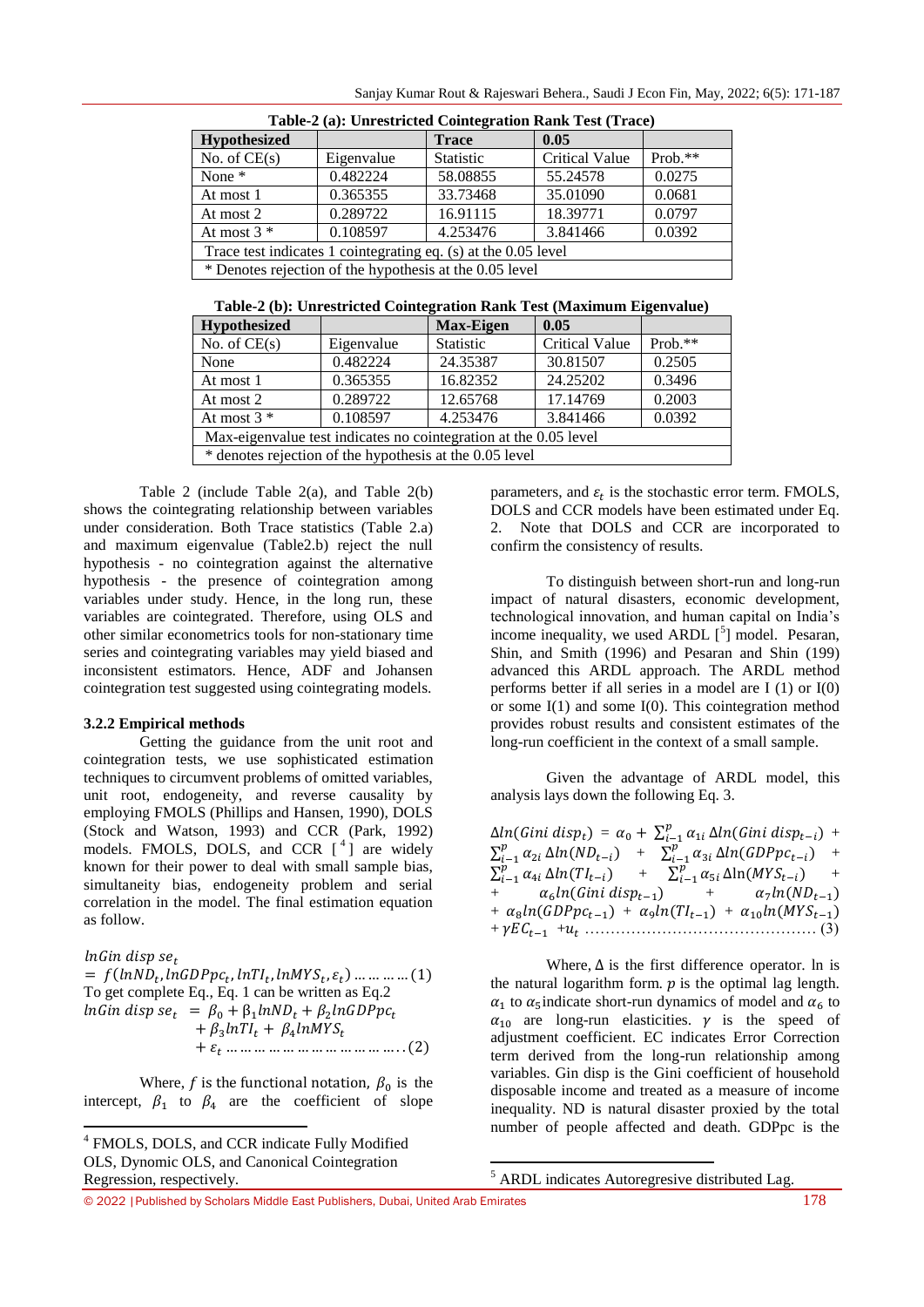GDP per capita. TI is technological innovation. MYS is the mean year of schooling representing human capital. To find the short and long-run relationship between variables of interest, we applied the bounds test in Eq.3. Akaiki information criteria (AIC) guides to select the optimal lag length of variables all other notations are mentioned in the footnote of Table 1.

The possible sign (reflecting the direction of relationship between independent variables and dependent variables in Eq.2 and 3) can be assigned to each of the coefficients in Eq.2 and Eq.3, as follow.

(i) If  $\beta_1$ ,  $\beta_2$ ,  $\beta_3$ , and  $\beta_4$ , in Eq.2,  $\alpha_2$  .....  $\alpha_5$ , and  $\alpha_7$ ....... $\alpha_8$  in Eq.3 = 0, then, it indicates no relationship of all independent variables (ND, GDPpc, TI, and MYS) with income inequality (dependent variable).

(ii) If  $\beta_1$ ,  $\beta_2$ ,  $\beta_3$ , and  $\beta_4$ , in Eq. 2,  $\alpha_2$  .....  $\alpha_5$ , and  $\alpha_7$ ....... $\alpha_8$  in Eq.3 > 0, then, a monotonic increasing relationship of all independent variables (ND, GDPpc,

TI, and MYS) with income inequality (dependent variable).

(iii) If  $\beta_1$ ,  $\beta_2$ ,  $\beta_3$ , and  $\beta_4$ , in Eq. 2,  $\alpha_2$  ......  $\alpha_5$ , and  $\alpha_7$ ....... $\alpha_8$  in Eq.3 > 0, then, a monotonic decreasing relationship of all independent variables (ND, GDPpc, TI, and MYS) with income inequality (dependent variable).

## **4. RESULTS AND DISCUSSION**

The illustration of summary statistics is presented in Table 3. The mean and median value of the total affected is much higher compared to any other series under consideration. Similarly, the maximum and minimum value of total affected is substantially high than any other series. The standard deviation is very high in the total affected series, followed by TI and total death. The Jerque-Bera statistics suggest that three series such as total affected, total death, and TI series are not normally distributed, whereas series such as Gini disp, MYS, and GDPpc are normally distributed. The total observation in a series is 40.

|           | Gini disp. | <b>Total affected</b> | <b>Total death</b> | <b>MYS</b> | TI       | <b>GDPpc</b> |
|-----------|------------|-----------------------|--------------------|------------|----------|--------------|
| Mean      | 44.842     | 49767655              | 4037.200           | 4.200      | 4954.300 | 975.461      |
| Median    | 43.850     | 18540864              | 2413.000           | 4.300      | 2226.500 | 818.4049     |
| Maxi.     | 49.700     | $3.47E + 08$          | 21045.00           | 6.500      | 19454.00 | 2151.726     |
| Min.      | 40.600     | 1806800.              | 524.00             | 2.000      | 982.0000 | 422.903      |
| Std. Dev. | 3.677      | 87980100              | 4475.512           | 1.402      | 5056.677 | 508.626      |
| J-Bera    | 5.073      | 106.95                | 84.02452           | 2.461      | 10.92312 | 5.364        |
| Prob.     | 0.079      | 0.000000              | 0.000000           | 0.292      | 0.004247 | 0.0684       |
| Obs.      | 40         | 40                    | 40                 | 40         | 40       | 40           |

**Table-3: Summary statistics (1980-2019)**

**Source:** Author' estimation

**Note:** Gini disp: Gini coefficient on household disposable income. Total affected and total death: Total number of people affected and death, respectively, due to various natural disasters. MYS: Mean years of schooling. TI: technological innovation measured by the number of patent applications issued by residents. GDPpc: GDP per capita (constant 2010 \$US). Maxi: Maximum. Min: Minimum. Std.Dev: standard deviation. J-Bera, Prob., and Obs. represents Jerque-Bera, Probability and observation, respectively.

#### **4.1 Results from FMOLS, DOLS, and CCR models**

In this section, we are presenting the results from six estimated models. The first three models include the total number of people affected as a proxy for natural disasters, and the second three models incorporate the total number of deaths as a proxy for natural disasters. We resort to many model estimations to portray robust and consistent results. From Table 4 (a) and (b), first, many studies predict and find that natural disaster aggravates income inequality because natural disaster affects people disproportionately. Our empirical result also goes with the consensus of the hypothesis. It indicates by  $\beta_1$  in Eq. 2, which greater than zero. Specifically, if a 1% increase in a natural

disaster (lnND) represented by total affected and total death, then income inequality increases by 0.035% to 0.062%, whereas it is 0.065 to 0.093% significantly in India (See Table 4 a and b). The results of the CCR model provides a higher picture than FMOLS models. However, it is a fact that India is highly exposed to natural disasters, affecting millions, killing thousands of people, and destroying a significant amount of assets annually, reflecting in rising income inequality.

Second, theoretically, Kuznets (1955) hypothesized that the low level of economic development measured by GDP per capita accelerate income inequality and lessens at a higher level of economic development. Presently, India has low economic development; therefore, our result shows that economic development worsens income inequality significant at the 1% level. It reflects by  $\beta_2$  in Eq.2, which is greater than zero significantly. Therefore, India's current economic development is not inclusive and hence, a significant factor that intensifies inequality. Statistically, if 1% increase in economic development (lnGDPpc), then income inequality increased by 2.082% to 2.644% (when we used total affected as one of the independent variables) and by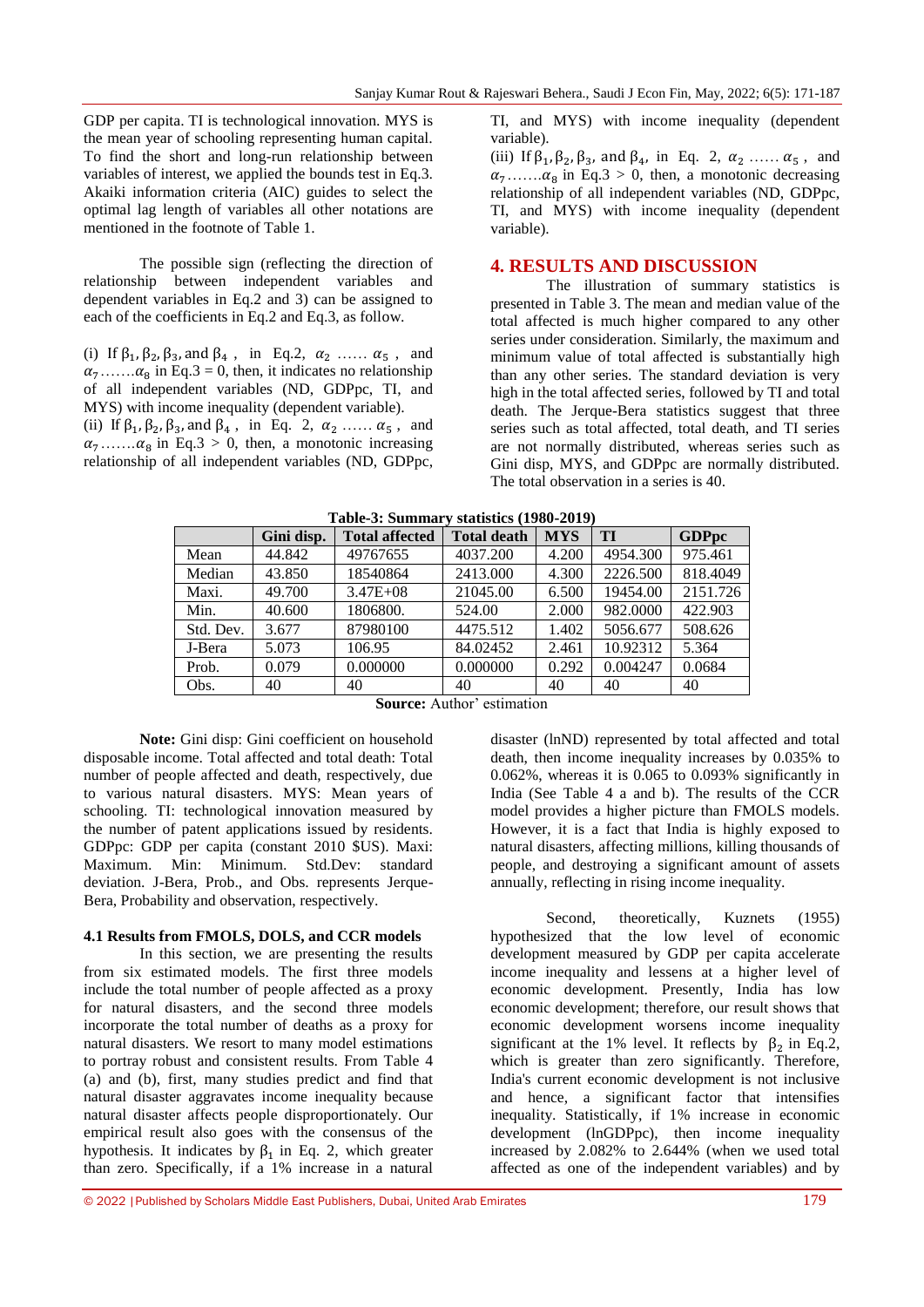1.933% to 3.31 % (when we used total death instead of total affected as one of the independent variables) significantly. The results vary from model to model.

However, all the models provide the same direction of interpretation, indicating the consistency of our findings.

|  |  |  |  |  | Table-4: Results from FMOLS, DOLS, and CCR models (a) |  |
|--|--|--|--|--|-------------------------------------------------------|--|
|  |  |  |  |  |                                                       |  |

| Dependent variable: lnGini disp se |              |             |             |  |  |  |
|------------------------------------|--------------|-------------|-------------|--|--|--|
| Variable                           | <b>FMOLS</b> | DOLS        | <b>CCR</b>  |  |  |  |
| InTotal affected                   | $0.035***$   | $0.051**$   | $0.062***$  |  |  |  |
|                                    | (2.814)      | (2.501)     | (3.288)     |  |  |  |
| lnGDPpc                            | 2.082***     | $2.644***$  | $2.195***$  |  |  |  |
|                                    | (5.450)      | (8.526)     | (5.494)     |  |  |  |
| ln TI                              | $-0.448***$  | $-0.588***$ | $-0.448***$ |  |  |  |
|                                    | $(-3.417)$   | $(-5.946)$  | $(-3.397)$  |  |  |  |
| <b>lnMYS</b>                       | $-1.734***$  | $-1.945***$ | $-1.865***$ |  |  |  |
|                                    | $(-7.159)$   | $(-7.968)$  | $(-7.396)$  |  |  |  |
| $\mathcal{C}$                      | $-3.630***$  | $-4.840***$ | $-4.072***$ |  |  |  |
|                                    | $(-6.064)$   | $(-8.618)$  | $(-6.322)$  |  |  |  |

**Source:** Author's estimation  $\lambda$ 

|               | (D)                                 |             |             |  |  |  |  |
|---------------|-------------------------------------|-------------|-------------|--|--|--|--|
|               | Dependent variable: In Gini disp se |             |             |  |  |  |  |
| Variable      | <b>FMOLS</b>                        | <b>DOLS</b> | <b>CCR</b>  |  |  |  |  |
| lnTotal death | $0.065***$                          | $0.132***$  | $0.093***$  |  |  |  |  |
|               | (3.087)                             | (7.497)     | (9.721)     |  |  |  |  |
| lnGDPpc       | 1.933 ***                           | $3.321***$  | 1.980***    |  |  |  |  |
|               | (4.919)                             | (17.756)    | (4.559)     |  |  |  |  |
| lnTI          | $-0.322**$                          | $-0.701$    | $-0.323$    |  |  |  |  |
|               | $(-2.412)$                          | $(-13.588)$ | $(-2.418)$  |  |  |  |  |
| <b>lnMYS</b>  | $-1.906***$                         | $-2.515***$ | $-1.887***$ |  |  |  |  |
|               | $(-7.352)$                          | $(-15.983)$ | $(-6.624)$  |  |  |  |  |
| $\mathsf{C}$  | $-3.494***$                         | $-6.169***$ | $-3.735***$ |  |  |  |  |
|               | $(-5.549)$                          | $(-17.217)$ | $(-4.968)$  |  |  |  |  |
|               | Romaan Anthon's setimetica          |             |             |  |  |  |  |

**Source**: Author's estimation

**Note:** FMOLS, DOLS, and CCR indicate Fully Modified OLS, Dynamic OLS, and Canonical Cointegration regression, respectively. C is constant in the model. ln is the natural logarithm form of variables. Total affected and total death represents the total number of people affected and the total number of people dying, respectively, due to different natural disasters and used as proxies for natural disasters in models. T-statistic is in parenthesis. This note represents both Table 4  $(A)$  and 4  $(B)$  and notations in succeeding tables.

This is true that India's economic pie is not equally distributed among all section of society. Thus, economic development is one of the most important parameters that worsen income distribution in India. Many economists and international organizations also concern regarding the distributive effect of Indian's economic development.

Third, several studies document that technological innovation (lnTI) is complementary to skilled workers by its nature, and thus, unskilled workers are left behind. In turn, it paves to generate a gap between the income of skilled and unskilled workers, leading to increase income inequality. However, our finding contradicts this hypothesis. The result shows that technological innovation improves

rather than worsens income distribution in India. If 1% increases in technological innovation, then income inequality reduces by  $0.448$  % to  $0.588$  in Table 4 (a) and 0.322% to 0.701% in Table 4 (b). Thus,  $\beta_3$  in Eq.2 is less than zero. It demonstrates that more technological innovation will help to reduce income inequality in India.

Last, human capital is one of the most equalizing forces in society, explained both theoretically and empirically. This common consensus holds well with empirical findings in the present analysis. Our results show, if 1% increase in human capital, then there is a reduction in income inequality by 1.734% to 1.945% in Table 4 (a) and 1.887% to 2.515% in Table 4 (b). Thus,  $\beta_4 < 0$  in Eq.2, which indicates human capital is monotonically decreasing income inequality. Human capital is the most powerful instrument to reduce income inequality in India.

#### **4.2 RESULTS FROM ARDL MODEL**

This part of the analysis deals with the longrun and short-run connection between variables. For investigation, we conducted the bounded ARDL model. The null hypothesis - no cointegration against alternative hypothesis – the presence of cointegration among variables. We estimated two bounds test involving two models-changing measures of natural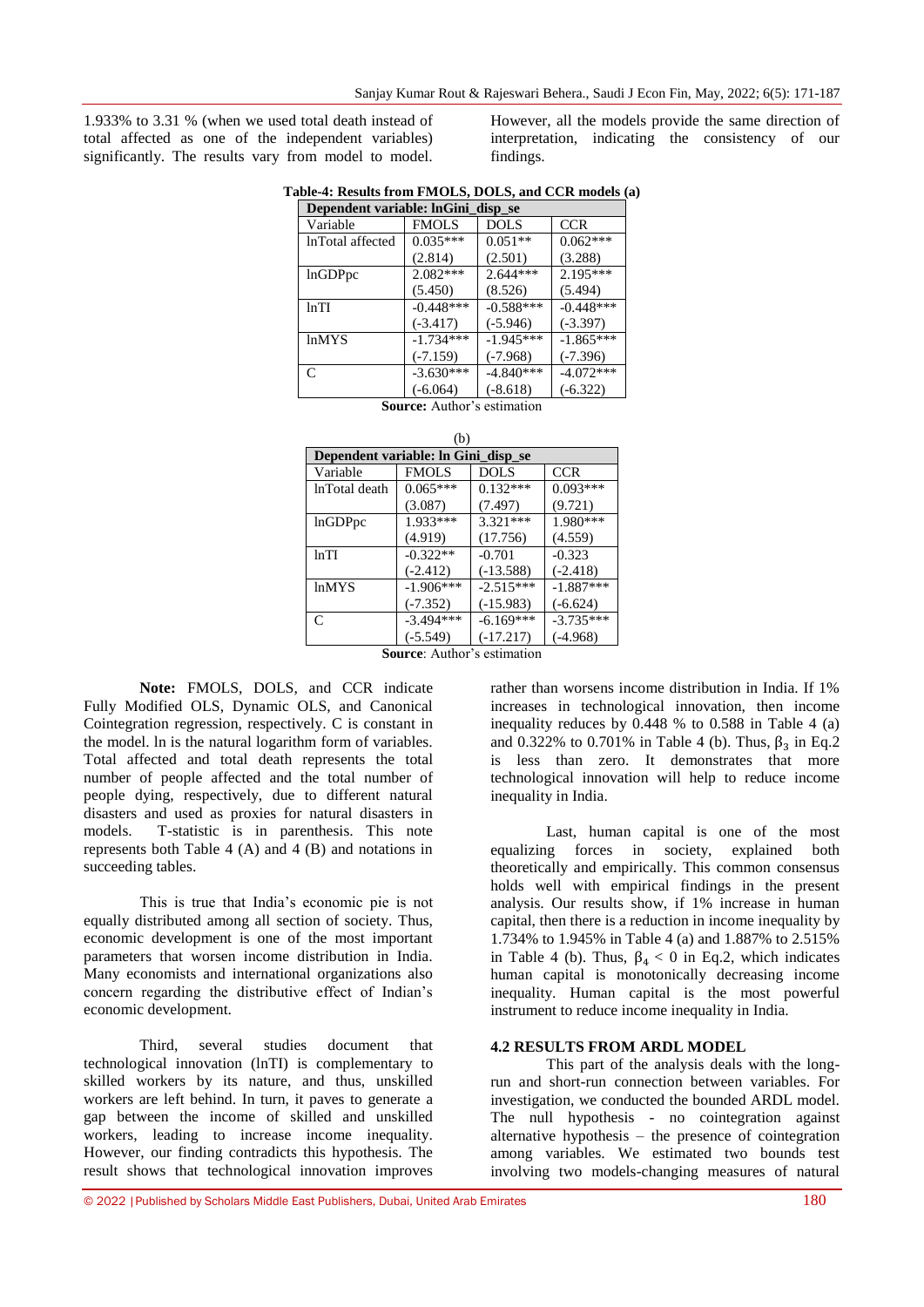disasters. The bound test rest on a comparison between F-statistic and critical value. To reach a final decision about long-run relationship, we consider a critical value of 10%, 5%, 2.5% and 1% level of significance. Generally, the bounds test shows three conclusions: (i) if F-statistic > upper bound of critical value, then

variables are cointegrated in the long run, (ii) if Fstatistic < lower bound of critical value, it means no cointegration in long run, and (iii) if F-statistic lies within lower as well as upper bounds, the results are not conclusive.

| тари эт тимп роана азгтозап |                 |          |              |                          |          |             |
|-----------------------------|-----------------|----------|--------------|--------------------------|----------|-------------|
| $1^{st}$<br>model           |                 |          |              | 2 <sup>nd</sup><br>model |          |             |
| Significance                | I0 Bound        | I1 Bound | F-statistic  | I0 Bound                 | I1 Bound | F-statistic |
| 10%                         | 2.45            | 3.52     | 5.054        | 2.45                     | 3.52     |             |
| 5%                          | 2.86            | 4.01     |              | 2.86                     | 4.01     |             |
| 2.5%                        | 3.25            | 4.49     |              | 3.25                     | 4.49     | 4.452783    |
| 1%                          | 3.74            | 5.06     |              | 3.74                     | 5.06     |             |
|                             | <b>AT 11 TT</b> | - 11 -   | $\mathbf{X}$ | $\cdots$<br>$\cdots$     |          |             |

**Table-5: ARDL bound test result**

Null Hypothesis: No long-run relationships exist

The bounds test results are presented in Table 5. It displays the presence of long-run cointegrating relationship in both models. However, the first model reveals the evidence of long-run relationship among variables at 10%, 5%, and 2.5% level of significance,

whereas the second model shows at 10% and 5% level of significance and inconclusive at 2.5% and 1% level of significances. Given the bound test, we concluded that income inequality and other variables under analysis move together in the long run.

| <b>Table-6: Short run results</b>                    |             |                                               |             |  |  |  |
|------------------------------------------------------|-------------|-----------------------------------------------|-------------|--|--|--|
| Dependent variable: lnGini disp se                   |             |                                               |             |  |  |  |
| 1 <sup>st</sup>                                      |             | model: Selected Model: ARDL (1, 0, 0, 1, 0)   |             |  |  |  |
| 2 <sup>nd</sup>                                      |             | model: Selected Model: ARDL $(1, 0, 0, 1, 0)$ |             |  |  |  |
| Method: ARDL model                                   |             |                                               |             |  |  |  |
| 2 <sub>nd</sub><br>1 <sup>st</sup><br>model<br>model |             |                                               |             |  |  |  |
| ΔlnTotal affected                                    | 0.004       | ΔlnTotal death                                | 0.020       |  |  |  |
|                                                      | (0.308)     |                                               | (1.096)     |  |  |  |
| $\Delta$ lnGDP pc                                    | $0.721***$  | $\Delta$ lnGDP pc                             | $0.790***$  |  |  |  |
|                                                      | (2.621)     |                                               | (3.294)     |  |  |  |
| ΔlnMYS                                               | $1.842**$   | <b>ΔlnMYS</b>                                 | $1.831**$   |  |  |  |
|                                                      | (2.032)     |                                               | (2.063)     |  |  |  |
| $\Delta$ lnTP                                        | $-0.135**$  | $\Delta$ lnTP                                 | $-0.137**$  |  |  |  |
|                                                      | $(-1.988)$  |                                               | $(-2.244)$  |  |  |  |
| Coint Eq $(-1)$                                      | $-0.353***$ | Coint Eq $(-1)$                               | $-0.363***$ |  |  |  |
|                                                      | $(-4.754)$  |                                               | $(-9.128)$  |  |  |  |
|                                                      |             |                                               |             |  |  |  |

**Source:** Author's estimation.

Note: For short notation, please follow the note of earlier tables.

The error correction terms are represented in the bottom row of Table 6 and denoted as CointEq (-1). The coefficients of error correction terms (0.353 in the first model and 0.363 in the second model) are significant at a 1% level in both models. The significant negative sign of error correction terms documents the

presence of a long-run relationship among variables. The speed of adjustment from previous years' disequilibrium in income inequality to current years' equilibrium is 35.3% and 36.3%, respectively. Hence, the long-run speed of adjustment in income inequality is high.

| <b>Table-7: Long run results</b>   |             |               |             |
|------------------------------------|-------------|---------------|-------------|
| Long run ARDL result               |             |               |             |
| 1 <sup>st</sup><br>model           |             | $2nd$ model   |             |
| InTotal affected                   | 0.011       | lnTotal death | 0.055       |
|                                    | (0.323)     |               | (1.129)     |
| lnGDP pc                           | $2.043***$  | InGDP pc      | $2.174***$  |
|                                    | (4.951)     |               | (4.544)     |
| <b>lnMYS</b>                       | $-1.568***$ | <b>lnMYS</b>  | $-1.761***$ |
|                                    | $(-6.332)$  |               | $(-4.872)$  |
| lnTP                               | $-0.385***$ | lnTP          | $-0.379***$ |
|                                    | $(-2.850)$  |               | $(-2.748)$  |
| $\Gamma$                           | $-3.756***$ | $\mathsf{C}$  | $-4.156***$ |
|                                    | $(-4.745)$  |               | $(-4.090)$  |
| <b>Source:</b> Author's estimation |             |               |             |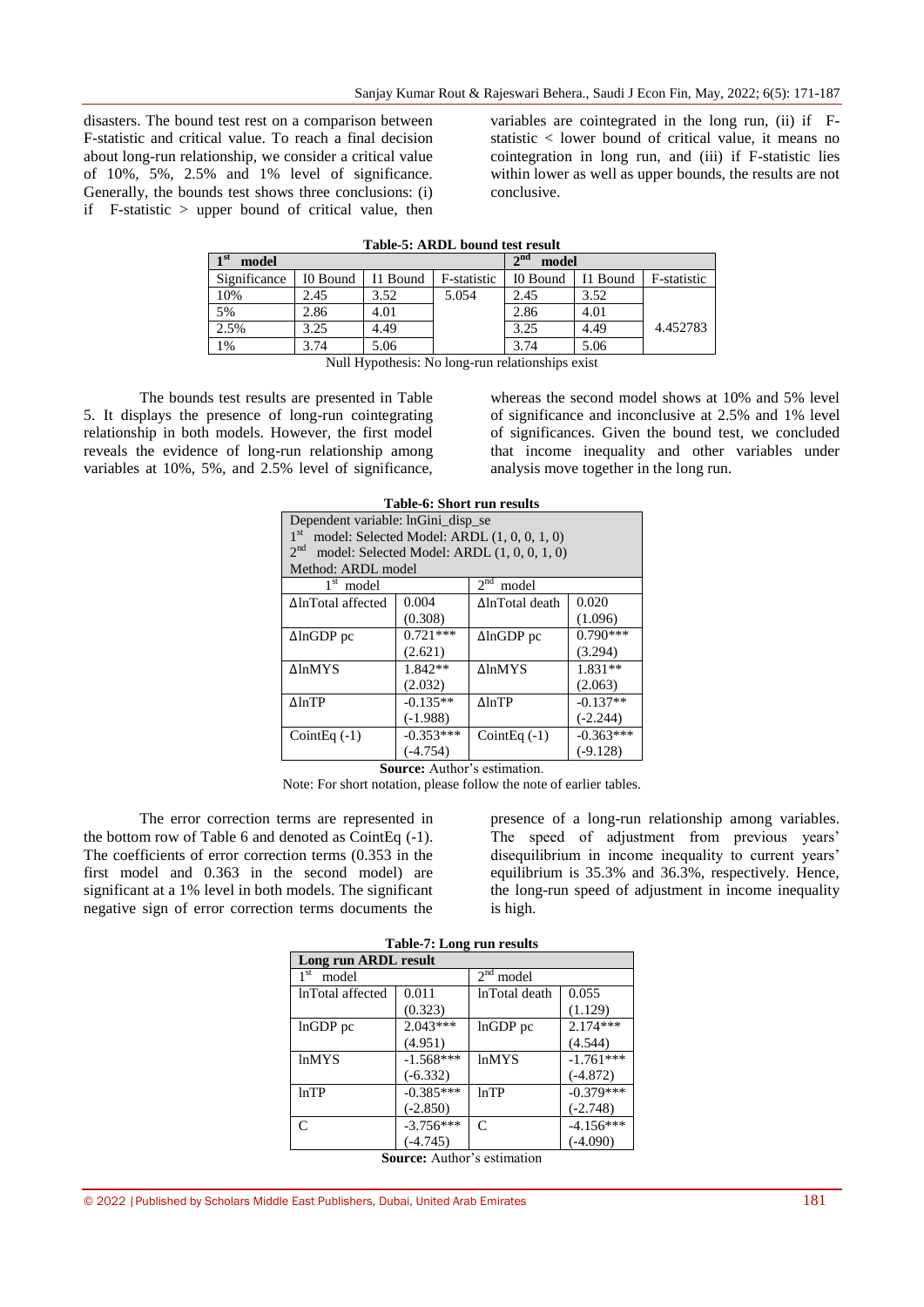The ARDL results exhibit that in short run, ND, ED, and HC worsen income inequality, whereas, in the long run, it yields similar results as FMOLS, DOLS, and CCR models. FMOLS, DOLS, and CCR models confirm that natural disasters increase income inequality significantly, whereas ARDL corroborates it increases insignificantly in both the short and long run (See Table 6 and 7 for ARDL results). Glomm and

Ravikumar (2003) ensured the income gap between rich as well as poor might broaden even when all individual receives the same quality of public education. So, human capital may not help to improves income distribution in short run. Our ARDL results are in line with the findings of Glomm and Ravikumar (2003). The result shows that human capital deteriorates income distribution in short run and improves in long run.

| Table-8: Breusch-Godfrey Serial Correlation LM Test |  |
|-----------------------------------------------------|--|
|-----------------------------------------------------|--|

| $\mathbf{1}$ st<br>model |         | $\boldsymbol{\gamma}$ nd<br>model |         |
|--------------------------|---------|-----------------------------------|---------|
| F-statistic              | 1.534   | F-statistic                       | 1.633   |
| (Prob. F(1,31))          | (0.224) | (Prob. F(1,31))                   | (0.210) |
| $Obs*R$ -squared         | 1.839   | $Obs*R$ -squared                  | 1.952   |
| (Prob. Chi Square (1))   | (0.175) | $(Prob. Chi-Square (1))$          | (0.162) |
| $\sim$                   | .       |                                   |         |

**Source:** Author's estimation

| Table-9: Breusch-Pagan-Godfrey heteroskedasticity test |  |  |
|--------------------------------------------------------|--|--|
|--------------------------------------------------------|--|--|

| 1 <sup>st</sup><br>model |          | 2 <sub>nd</sub><br>model |         |
|--------------------------|----------|--------------------------|---------|
| F-statistic              | 1.681    | F-statistic              | 1.324   |
| (Prob. F (6, 32))        | (0.157)  | (Prob. F(6, 32))         | (0.275) |
| $Obs*R$ -squared         | 9.349    | $Obs*R$ -squared         | 7.758   |
| $(Prob. Chi-Square (6))$ | (0.1548) | (Prob. Chi-Square (6))   | (0.256) |
| $\alpha$ and $\alpha$    |          |                          |         |

**Source:** Author's estimation

Indeed, serial correlation and heteroskedasticity problems are crucial in ARDL estimations. We used the Breusch-Godfrey LM Test and Breusch-Pagan-Godfrey tests to check serial correlation and heteroskedasticity, respectively. The serial correlation and heteroskedasticity tests indicate no serial correlation and heteroskedasticity problem in the model (See Table  $8 \& 9$ ). Thus, the reported results are robust concerning serial correlation and heteroskedasticity.

This study also checked the stability of the above-estimated ARDL involving an error correction framework applying Cumulative Sum of Recursive Residuals (CUSUM) stability testing methods. CUSUM plots have been presented in Fig. 3 (a) and (b), respectively. Since both CUSUM test plots remain within critical bounds at a 5% significance level, we finally concluded that both models are structurally stable.



**Fig-2: Trend of income inequality, economic development, human capital, and technological innovation. Source:** Author's estimation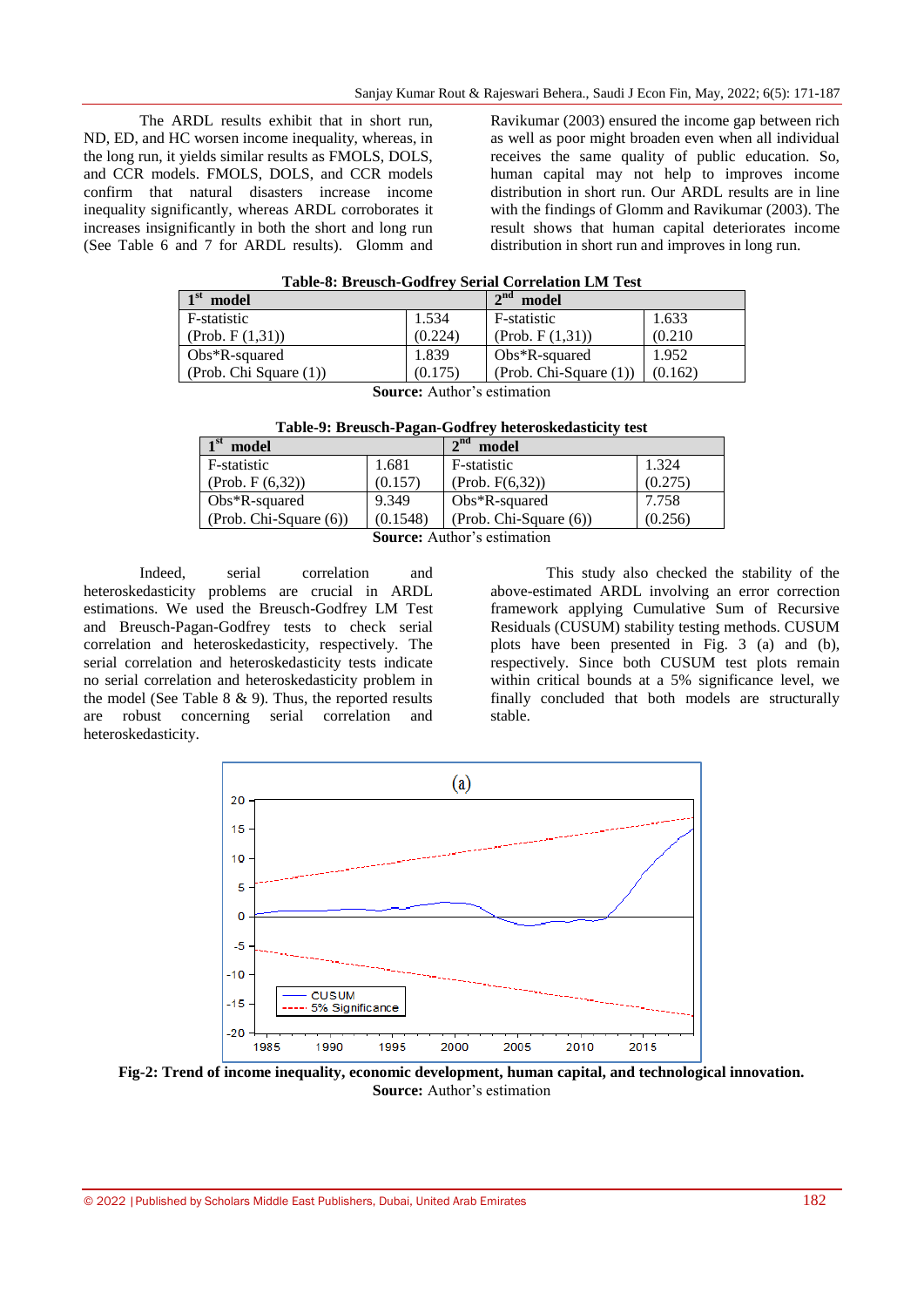

**Fig-2: Trend of income inequality, economic development, human capital, and technological innovation. Source:** Author's estimation

#### **5. Robustness check**

Although results are robust with alternative modelling, we further checked whether the results are robust and consistent with alternative dependent variables under the FMOLS model. We used the Gini coefficient on household market income instead Gini coefficient on household disposable income as a proxy for income inequality. Two FMOLS models estimated concerning two measures of natural disaster. The

estimated results for the robustness check are presented in Table 8. The results confirmed that natural disasters measured by total affected and total death and economic development captured by GDP per capita are the culprit, increasing the income inequality on the one hand. On the other hand, it also ensured that technological innovation and human capital are the beneficial factors, reducing income inequality at least in the long run in India.

| <b>Table-10: Empirical result from FMOLS</b> |              |                     |              |
|----------------------------------------------|--------------|---------------------|--------------|
| Dependent variable:                          |              | Dependent variable: |              |
| lnGini_mkt_se                                |              | lnGini_mkt_se       |              |
| $1st$ model                                  | <b>FMOLS</b> | $2nd$ model         | <b>FMOLS</b> |
| <b>InTotal</b>                               | $0.046**$    | <b>InTotal</b>      | $0.062***$   |
| <b>Affected</b>                              | (2.414)      | death               | (2.825)      |
| lnGDPpc                                      | $2.511***$   | lnGDPpc             | 2.432***     |
|                                              | (4.298)      |                     | (6.013)      |
| lnTP                                         | $-0.593***$  | <b>lnMYS</b>        | $-0.592***$  |
|                                              | $(-2.955)$   |                     | $(-4.299)$   |
| <b>lnMYS</b>                                 | $-2.146***$  | <b>lnMYS</b>        | $-2.092***$  |
|                                              | $(-5.791)$   |                     | $(-7.840)$   |
| C                                            | $-4.129***$  | C                   | $-3.811***$  |
|                                              | $(-4.510)$   |                     | $(-5.881)$   |

#### **Table-10: Empirical result from FMOLS**

**Source:** Author's estimation

### **6. Conclusion and policy recommendations**

Two crucial points motivate this analysis. First, income inequality is considerably high and still growing, which may cause a significant loss of human development and economic performance in India. Second, although there has been weak consensus on the effect of natural disasters, economic development, technological innovation, and human capital on income inequality for well over a decade, little progress has been made in determining the precise relationship between these factors and income inequality in India. Thus, to the best of our knowledge, we are the first to examine the impact of natural disasters, economic development, technological innovation, and human

capital on income inequality in India under a time series framework for the period 1980 to 2019.

Using sophisticated techniques such as FM-OLS, DOLS, CCR, and Bounded ARDL models, we examine the short-run and long-run impact of natural disasters, economic development, technological innovation, and human capital on income inequality in India. From FMOLS, DOLS, CCR, and ARDL models, results show the natural disaster and economic development worsen income inequality, whereas technological innovation and human capital improve income distribution significantly, at least in the long run in India. The Bounded ARDL model shows the natural disaster, economic development, and human capital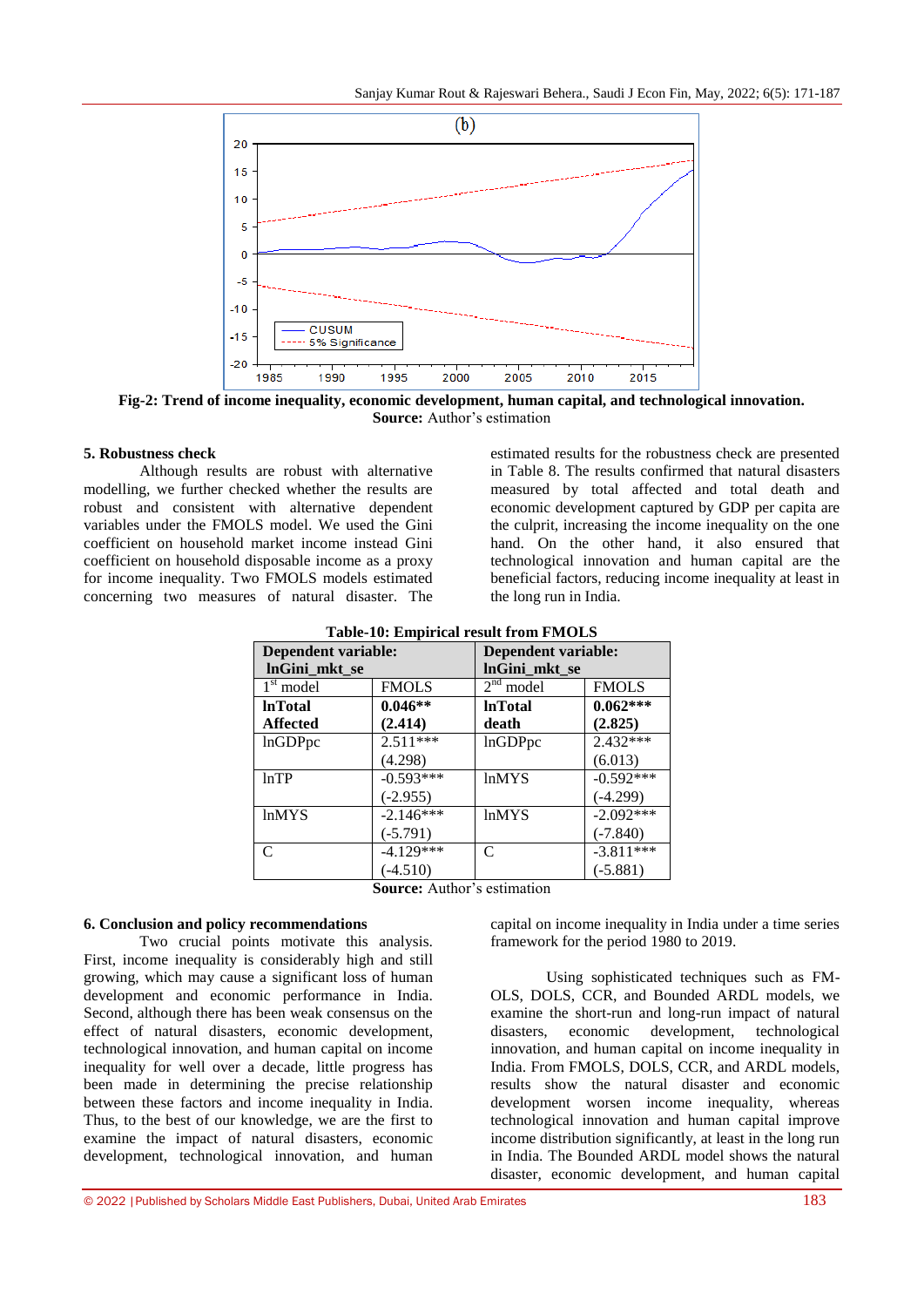worsen income inequality, whereas only technological innovation improves India's income distribution significantly in the short run. Under ARDL framework, natural disaster shows income inequality increases due to higher natural disaster insignificantly in both short and long run. However, our results are consistent and robust with alternative modelling and alternative measurement of the dependent variable.

Natural disasters worsen income inequality significantly, irrespective of the measurement of natural disasters in India. Specifically, when total death due to natural disasters is considered affects income inequality with a higher magnitude than the measure of natural disasters by the total number of people affected. Therefore, the Government of India need to think about zero causality due to natural disasters adopting various initiatives, including disasters related advanced technology. Zero causality may reduce income inequality significantly in India. Moreover, our result shows that India's economic development is not inclusive, hence need robust macroeconomic policies for inclusive economic growth. It required sizeable structural reform for the Indian economy to boost investment and thereby, creating significant employment. This may lead to inclusive economic growth in post-pandemic period, leading to improves income distribution. Similarly, access to technology/technological innovation by larger section of society, further may help to reduce income inequality in India.

Recently, NITI Aayog acknowledged that India lacks a skilled labour force significantly compared to any other advanced and emerging economies. Therefore, the Government of India should ensure quality and inclusive education for all. Providing quality education to all sections of community is one of the essential goals of sustainable development. Hence, quality and inclusive education can improve income distribution in India and thus, policymakers should focus on formulating well-furnished inclusive and quality education strategy, which may boost economic growth and, thereby, improve income inequality in long-run. This study can be expanded, including the number of other macroeconomic parameters such as employment and unemployment rate, globalization, investment and saving, and financial development for further analysis in India.

## **REFERENCES**

- Abdullah, A. N. M., Zander, K. K., Myers, B., Stacey, N., & Garnett, S. T. (2016). A short-term decrease in household income inequality in the Sundarbans, Bangladesh, following Cyclone Aila. *Natural Hazards*, *83*(2), 1103-1123.
- Abdullah, A., Doucouliagos, H., & E. Manning. (2015). Does education reduce income inequality?

A meta‐regression analysis. *Journal of Economic Surveys, 29*(2), 301-316.

- Acemoglu, D. (1998). Why do new technologies complement skills? Directed technical change and wage inequality. *The Quarterly Journal of Economics, 113*(4), 1055-1089.
- Acemoglu, D. (2003). Directed technical change. The Review of Economic Studies, 69(4), 781-809.
- Ahluwalia, M.S. (1976). Inequality, Poverty and Development. *Journal of Development Economics, 3*(4), 307-342.
- Anand, I., & Thampi, A. (2016). Recent trends in wealth inequality in India. *Economic and Political Weekly*, 59-67.
- Antonelli, C., & Gehringer, A. (2017).<br>Technological change, rent and income Technological change, rent and income inequalities: A Schumpeterian approach. *Technological Forecasting and Social Change*, *115*, 85-98.
- Asteriou, D., Dimelis, S., & Moudatsou, A. (2014). Globalization and income inequality: A panel data econometric approach for the EU27 countries. *Economic modelling*, *36*, 592-599.
- Atkinson, A. B., Piketty, T., & Saez, E. (2011). Top incomes in the long run of history. *Journal of economic literature*, *49*(1), 3-71.
- Azzoni, C. R., & Servo, L. (2002). Education, cost of living and regional wage inequality in Brazil. *Papers in regional science*, *81*(2), 157-175.
- Banerjee, A., & Piketty, T. (2005). Top indian incomes, 1922–2000. *The World Bank Economic Review*, *19*(1), 1-20.
- Battistón, D., García-Domench, C., & Gasparini, L. (2014). Could an increase in education raise income inequality?: evidence for Latin America. *Latin American journal of economics*, *51*(1), 1-39.
- Becker, G. S., & Tomes, N. (1979). An equilibrium theory of the distribution of income and intergenerational mobility. *Journal of political Economy*, *87*(6), 1153-1189.
- Bui, A. T., Dungey, M., Nguyen, C. V., & T. P. Pham (2014). The impact of natural disasters on household income, expenditure, poverty and inequality: evidence from Vietnam. *Applied Economics, 46*(15), 1751-1766.
- Castelló-Climent, A., & R. Doménech. (2014). Human capital and income inequality: Some facts and some puzzles. Retrieved from BBVA Research.
- Cevik, S., & C. Correa-Caro. (2015). Growing (un) equal: fiscal policy and income inequality in China and BRIC+. Journal of the Asia Pacific Economy, 1-20.
- Chakravorty, S., Chandrasekhar, S., & Naraparaju, K. (2016). *Income generation and inequality in India's agricultural sector: The consequences of land fragmentation* (No. 2016-028). Indira Gandhi Institute of Development Research, Mumbai, India.

<sup>© 2022</sup> |Published by Scholars Middle East Publishers, Dubai, United Arab Emirates 184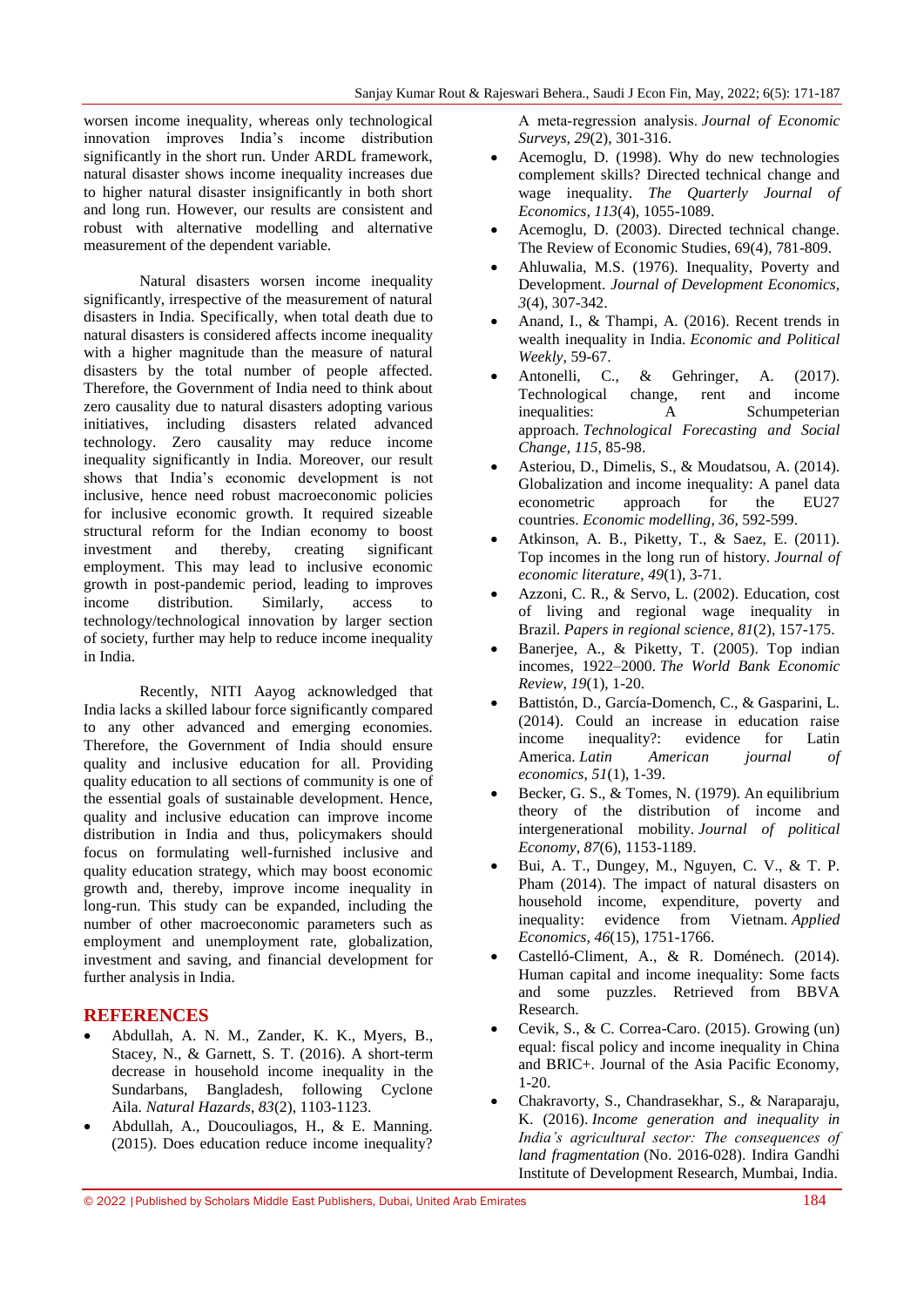- Chandrasekhar, C. P., & Ghosh, J. (2014). *Growth, employment patterns and inequality in Asia: A case study of India*. Bangkok, Thailand: ILO.
- Chancel, L., & Piketty, T. (2019). Indian Income Inequality, 1922‐2015: From British Raj to Billionaire Raj? Review of Income and Wealth, 65, S33-S62.
- Chiu, W. H. (1998). Income inequality, human capital accumulation and economic performance. *The Economic Journal*, *108*(446), 44- 59.
- Checchi, D., Ichino, A., & Rustichini, A. (1999). More equal but less mobile?: Education financing and intergenerational mobility in Italy and in the US. *Journal of public economics*, *74*(3), 351-393.
- Chu, A. C., & Cozzi, G. (2018). Effects of patents versus R&D subsidies on income inequality. Review of economic dynamics, 29, 68-84.
- Culpeper, R. (2005). Approaches to globalization and inequality within the international system. United Nations Research Institute for Social Development. Overarching Concerns Programme Paper Number 6.
- Datt, G., & H. Hoogeveen. (2003). El Niño or El Peso? Crisis, poverty and income distribution in the Philippines. *World Development, 31*(7), 1103- 1124.
- Deaton, A. (2021). COVID-19 and global income inequality (No. w28392). National Bureau of Economic Research.
- Dev, S. M. (2018). Inequality, employment and public policy. The Indian Journal of Labour Economics, 61(1), 1-42.
- Ding, S., Meriluoto, L., Reed, W. R., Tao, D., & H. Wu (2011). The impact of agricultural technology adoption on income inequality in rural China: Evidence from southern Yunnan Province. *China Economic Review, 22*(3), 344-356.
- Dion, M. L., & V. Birchfield. (2010). Economic development, income inequality, and preferences for redistribution. International Studies Quarterly, *54*(2), 315-334.
- Duman, A. (2008). Education and income inequality in Turkey: does schooling matter? Financial Theory and Practice, *32*(3), 369-385.
- Eduardo, C. S. (2010). Catastrophic Natural Disasters and Economic Growth. IDB Working paper, NO.IDB-WP-183.
- Engle, R. F., & C. W. Granger. (1987). Cointegration and error correction: representation, estimation, and testing. Econometrica: Journal of the Econometric Society, 251-276.
- Feng, S., Lu, J., Nolen, P., & L. Wang. (2016). The effect of the Wenchuan earthquake and government aid on Figini, P., & Gorg, H. (2011). Does foreign direct investment affect wage inequality? An empirical investigation. The World Economy, 34(9), 1455-1475.
- Figini, P., & Gorg, H. (2006). Does foreign direct investment affect wage inequality? An empirical investigation. University of Nottingham Research Paper, (2006/29).
- Fielding, D., & Torres, S. (2006). A simultaneous equation model of economic development and income inequality. *The Journal of Economic Inequality*, *4*(3), 279-301.
- Forbes report. (2021). [https://www.forbes.com/billionaires/,](https://www.forbes.com/billionaires/)
- GIRI, A. K., PANDEY, R., & MOHAPATRA, G. (2021). Does Technological Progress, Trade, or Financial Globalization Stimulate Income Inequality in India?. *The Journal of Asian Finance, Economics, and Business*, *8*(2), 111-122.
- Glomm, G., & B. Ravikumar. (2003). Public education and income inequality. European Journal of Political Economy, 19(2), 289-300.
- Gregorio, J. D., & Lee, J. W. (2002). Education and income inequality: new evidence from crosscountry data. *Review of income and wealth*, *48*(3), 395-416.
- Greenwood, J. (1997). The third industrial revolution: technology, productivity, and income inequality (No. 435). American Enterprise Institute.
- Herzer, D., & Nunnenkamp, P. (2013). Inward and outward FDI and income inequality: evidence from Europe. *Review of world economics*, *149*(2), 395- 422.
- Himanshu. (2007). Recent trends in poverty and inequality: Some preliminary results. *Economic and political weekly*, 497-508.
- Jaumotte, F., Lall, S., & Papageorgiou, C. (2013). Rising income inequality: technology, or trade and financial globalization?. *IMF economic review*, *61*(2), 271-309.
- Jaumotte, F., Lall, S., & Papageorgiou, C. (2013). Rising income inequality: technology, or trade and financial globalization?. *IMF economic review*, *61*(2), 271-309.
- Jayadev, A., Motiram, S., & Vakulabharanam, V. (2007). Patterns of wealth disparities in India during the liberalisation era. *Economic and Political Weekly*, 3853-3863.
- Johansen, S. (1988). Statistical analysis of cointegration vectors. Journal of economic dynamics and control, 12(2-3), 231-254.
- Karim, A., & Noy, I. (2016). Poverty and natural disasters—a qualitative survey of the empirical literature. *The Singapore Economic Review*, *61*(01), 1640001.
- Kavya, T. B., & Shijin, S. (2020). Economic development, financial development, and income inequality nexus. *Borsa Istanbul Review*, *20*(1), 80- 93.
- Keerthiratne, S., & Tol, R. S. (2018). Impact of natural disasters on income inequality in Sri Lanka. *World Development*, *105*, 217-230.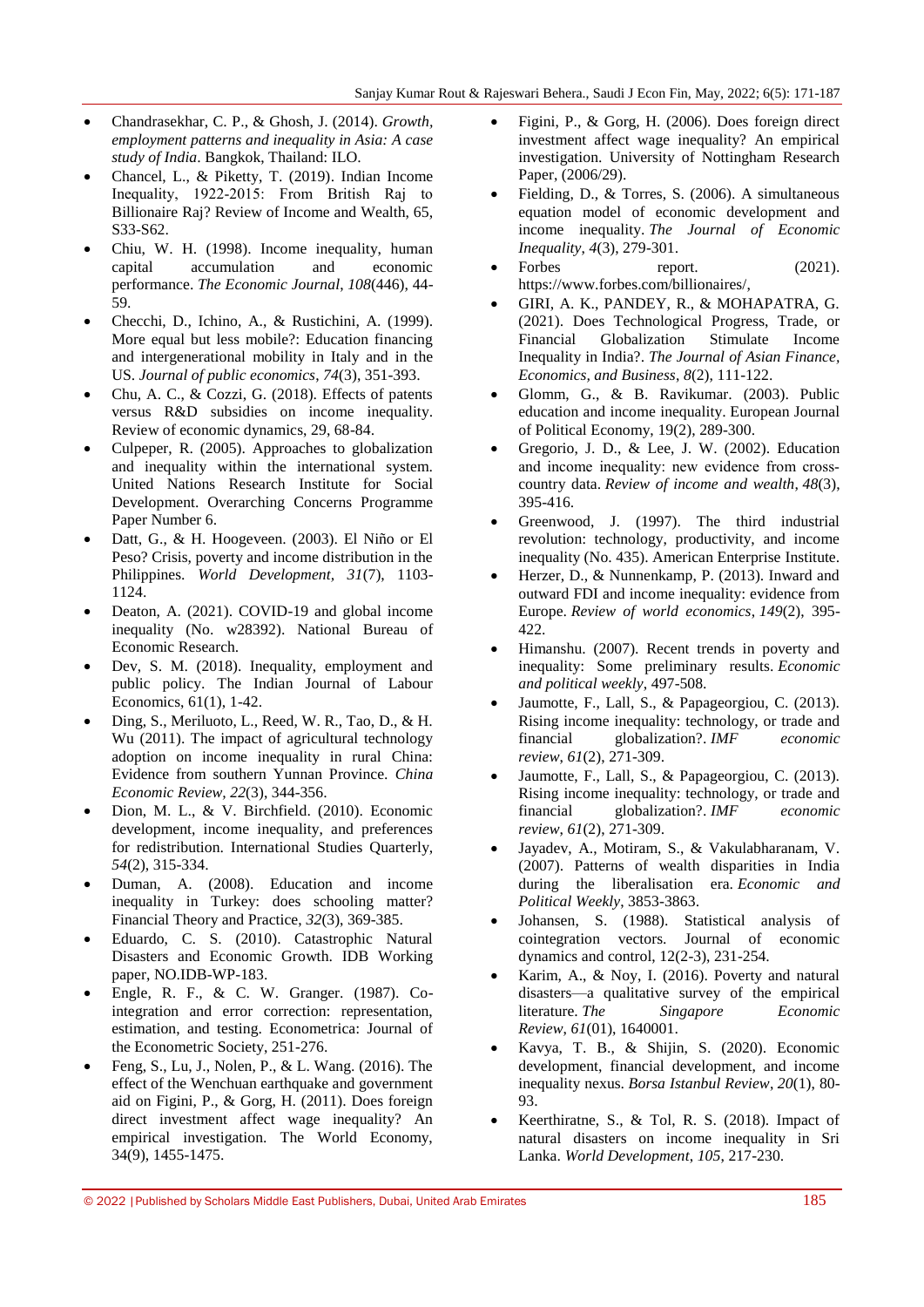- Kim, N. (2012). How much more exposed are the poor to natural disasters? Global and regional measurement. Disasters, 36(2), 195-211.
- Krusell, P., Ohanian, L. E., Ríos‐Rull, J. V., & Violante, G. L. (2000). Capital‐skill complementarity and inequality: A macroeconomic analysis. *Econometrica*, *68*(5), 1029-1053.
- Kudasheva, T., Kunitsa, S., & Mukhamediyev, B. (2015). Effects of access to education and information-communication technology on income inequality in Kazakhstan. *Procedia-Social and Behavioral Sciences*, *191*, 940-947.
- Kuznets, S. (1955). Economic growth and income inequality. The American economic review, *45*(1), 1-28.
- Law, S. H., & Tan, H. B. (2009). The role of financial development on income inequality in Malaysia. *Journal of Economic Development*, *34*(2), 153.
- Lee, J. W., & Lee, H. (2018). Human capital and income inequality. *Journal of the Asia Pacific Economy*, *23*(4), 554-583.
- Lee, K. K., & Vu, T. V. (2020). Economic complexity, human capital and income inequality: a cross-country analysis. *The Japanese Economic Review*, *71*(4), 695-718.
- Masozera, M., Bailey, M., & Kerchner, C. (2007). Distribution of impacts of natural disasters across income groups: A case study of New Orleans. *Ecological economics*, *63*(2-3), 299-306.
- Meschi, E., & Vivarelli, M. (2009). Trade and income inequality in developing countries. *World development*, *37*(2), 287-302.
- Mnif, S. (2016). Bilateral relationship between technological changes and income inequality in developing countries. *Atlantic Review of Economics: Revista Atlántica de Economía*, *1*(1), 4.
- Mohd Daud, S. N., Ahmad, A. H., & Ngah, W. A. S. W. (2021). Financialization, digital technology and income inequality. *Applied Economics Letters*, *28*(16), 1339-1343.
- Oxfam report. (2021). The Inequality Virus Global Report.
- Park, Joon Y. (1992). "Canonical Cointegrating Regressions," Econometrica, 60, 119-143.
- Pesaran, M. H., & Shin, Y. (1995). An autoregressive distributed lag modelling approach to cointegration analysis.
- Pesaran, M. H., Shin, Y., & Smith, R. J. (1996). *Testing for the'Existence of a Long-run Relationship'* (No. 9622). Faculty of Economics, University of Cambridge.
- Phillips, P. C., & Hansen, B. E. (1990). Statistical inference in instrumental variables regression with I (1) processes. *The Review of Economic Studies*, *57*(1), 99-125.
- Prasetyo, A.B. (2013). The Impact of Infrastructure Development to the Economic Growth and

Inequality in Indonesia Land Border Area. The Bogor Institute of Agriculture (Unpublished).

- Ram, R. (1997). Level of economic development and income inequality: Evidence from the postwar developed world. *Southern Economic Journal,* 576-583.
- Restuccia, D., & Urrutia, C. (2004). Intergenerational persistence of earnings: The role of early and college education. *American Economic Review*, *94*(5), 1354-1378.
- Rodríguez-Oreggia, E. (2010). Hurricanes and labor outcomes: a differencein-difference approach for Mexico.
- Santiago, R., Fuinhas, J. A., & Marques, A. C. (2019). Income inequality, globalization, and economic growth: a panel vector autoregressive approach for Latin American Countries. In *The Extended Energy-Growth Nexus* (pp. 57-96). Academic Press.
- Santos, M., Sequeira, T. N., & Ferreira-Lopes, A. (2017). Income inequality and technological adoption. *Journal of Economic Issues*, *51*(4), 979- 1000.
- Sarkar, S., & Mehta, B. S. (2010). Income inequality in India: pre-and post-reform periods. *Economic and Political Weekly*, 45-55.
- Sehrawat, M., & Singh, S. K. (2019). Human capital and income inequality in India: is there a non-linear and asymmetric relationship?. *Applied Economics*, *51*(39), 4325-4336.
- Servén, L. (2004). The effects of infrastructure development on growth and income distribution. The World Bank.
- Shari, I. (2000). Economic growth and income inequality in Malaysia, 1971–95. *Journal of the Asia Pacific Economy, 5*(1-2), 112-124.
- Shahpari, G., & Davoudi, P. (2014). Studying effects of human capital on income inequality in Iran. *Procedia-Social and Behavioral Sciences*, *109*, 1386-1389.
- Solt, F. (2016). The standardized world income inequality database. Social science quarterly, 97(5), 1267-1281.
- Wahiba, N. F., & El Weriemmi, M. (2014). The relationship between economic growth and income inequality. *International Journal of Economics and Financial Issues*, *4*(1), 135-143.
- Stock, J. H., & Watson, M. W. (1993). A simple estimator of cointegrating vectors in higher order integrated systems. *Econometrica: journal of the Econometric Society*, 783-820.
- Subhani Keerthiratne, R. S. (2018). Impact of Natural Disaster on Income Inequality in Sri Lanka. ELSEVIER, 105, 217-230.
- Subramanian, S., & Jayaraj, D. (2006). *The distribution of household wealth in India* (No. 2006/116). WIDER Research Paper.

© 2022 |Published by Scholars Middle East Publishers, Dubai, United Arab Emirates 186